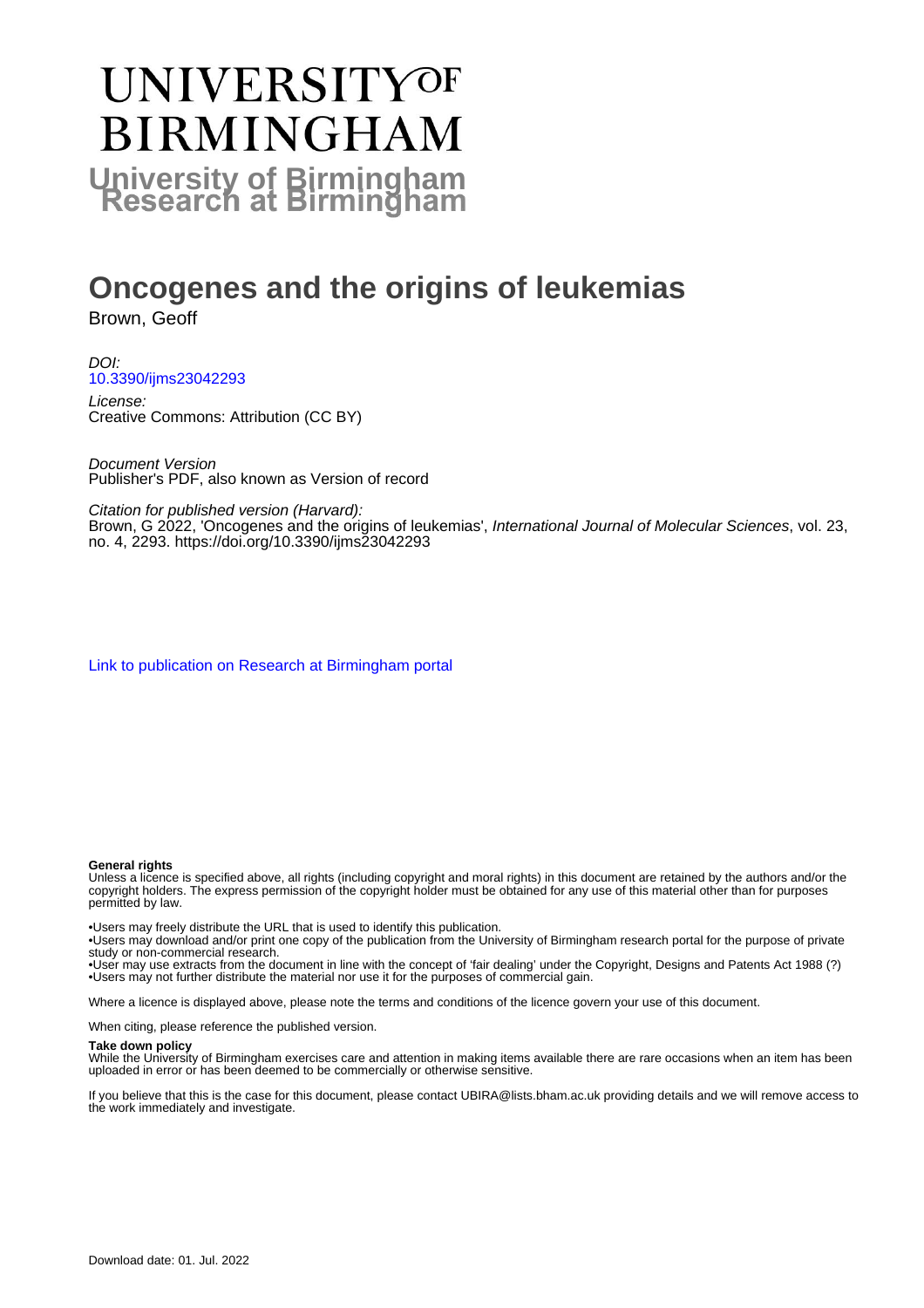



### *Review* **Oncogenes and the Origins of Leukemias**

**Geoffrey Brown**

School of Biomedical Sciences, Institute of Clinical Sciences, College of Medical and Dental Sciences, University of Birmingham, Edgbaston, Birmingham B15 2TT, UK; g.brown@bham.ac.uk; Tel.: +44‐(0)121‐414‐4082

**Abstract:** Self‐maintaining hematopoietic stem cells are a cell population that is primarily 'at risk' to malignant transformation, and the cell‐of‐origin for some leukemias. Tissue‐specific stem cells replenish the different types of functional cells within a particular tissue to meet the demands of an organism. For hematopoietic stem cells, this flexibility is important to satisfy the changing require‐ ments for a certain type of immune cell, when needed. From studies of the natural history of childhood acute lymphoblastic leukemia, an initial oncogenic and prenatal insult gives rise to a preleukemic clone. At least a second genomic insult is needed that gives rise to a leukemia stem cell: this cell generates a hierarchy of leukemia cells. For some leukemias, there is evidence to support the concept that one of the genomic insults leads to dysregulation of the tissue homeostatic role of hematopoietic stem cells so that the hierarchy of differentiating leukemia cells belongs to just one cell lineage. Restricting the expression of particular oncogenes in transgenic mice to hematopoietic stem and progenitor cells led to different human-like lineage-restricted leukemias. Lineage restriction is seen for human leukemias by virtue of their sub-grouping with regard to a phenotypic relationship to just one cell lineage.

**Keywords:** oncogenes; leukemia; stem cells; lineage fate

#### **1. Introduction**

A precise description of the population structure of the hematopoietic cell system is essential to pinpointing the origins of the many different leukemias. The most complex of the interlinked and diverse cell populations in the adult organism is perhaps the blood cell system. In the 1950s, controversy about the nature of hematopoiesis centered on a monophyletic versus a dualistic (or pluralistic) origin of the various types of blood cells. The monophyletic theory, favored by early 20th century morphologists, is that all of the blood cell types arise from a common and multipotent hematopoietic stem cell (HSC). Dualists argued that the different types of cells have distinct progenitors.

A monophyletic origin gained favor in the late 1950s with the identification of a bone marrow cell that is termed a colony‐forming unit in spleen (CFU‐S). When single cells were transplanted into mice, CFU‐S gave rise to a nodule in the spleen containing, at least, erythrocytes, megakaryocytes, granulocytes, and macrophages. Investigators argued that the mouse CFU‐S is a stem cell, but the CFU‐S compartment does not encompass all stem cells. Work in the mid-1990s revealed that mouse HSCs reside within a much smaller fraction of bone marrow cells lacking lineage markers and that express the Sca-1 antigen and the c‐kit receptor for stem cell factor (termed LSK) and that are CD34low/−. A single LSK, CD34low/− was used to reconstitute hematopoiesis long‐term in a lethally irradiated mouse. Bone marrow cell LSK, CD34+ cells were co-transplanted to provide short-term radio-protection [1]. A multipotent HSC that self-renews is, therefore, the 'real' or 'primary' stem cell for hematopoiesis.

Therefore, and for many years, 'real' mouse and human HSCs were ring-fenced, and sorted, as a homogenous population of cells, by virtue of their expression of a number of cell surface markers. HSCs are now seen to be a heterogeneous population of cells and

**Citation:** Brown, G. Oncogenes and the Origins of Leukemias. *Int. J. Mol. Sci.* **2022**, *23*, 2293. https://doi.org/ 10.3390/ijms23042293

Academic Editor: Vassilis Gorgoulis

Received: 25 January 2022 Accepted: 17 February 2022 Published: 18 February 2022

**Publisher's Note:** MDPI stays neu‐ tral with regard to jurisdictional claims in published maps and institu‐ tional affiliations.



**Copyright:** © 2022 by the author. Li‐ censee MDPI, Basel, Switzerland. This article is an open access article distributed under the terms and conditions of the Creative Commons At‐ tribution (CC BY) license (http://crea‐ tivecommons.org/licenses/by/4.0/).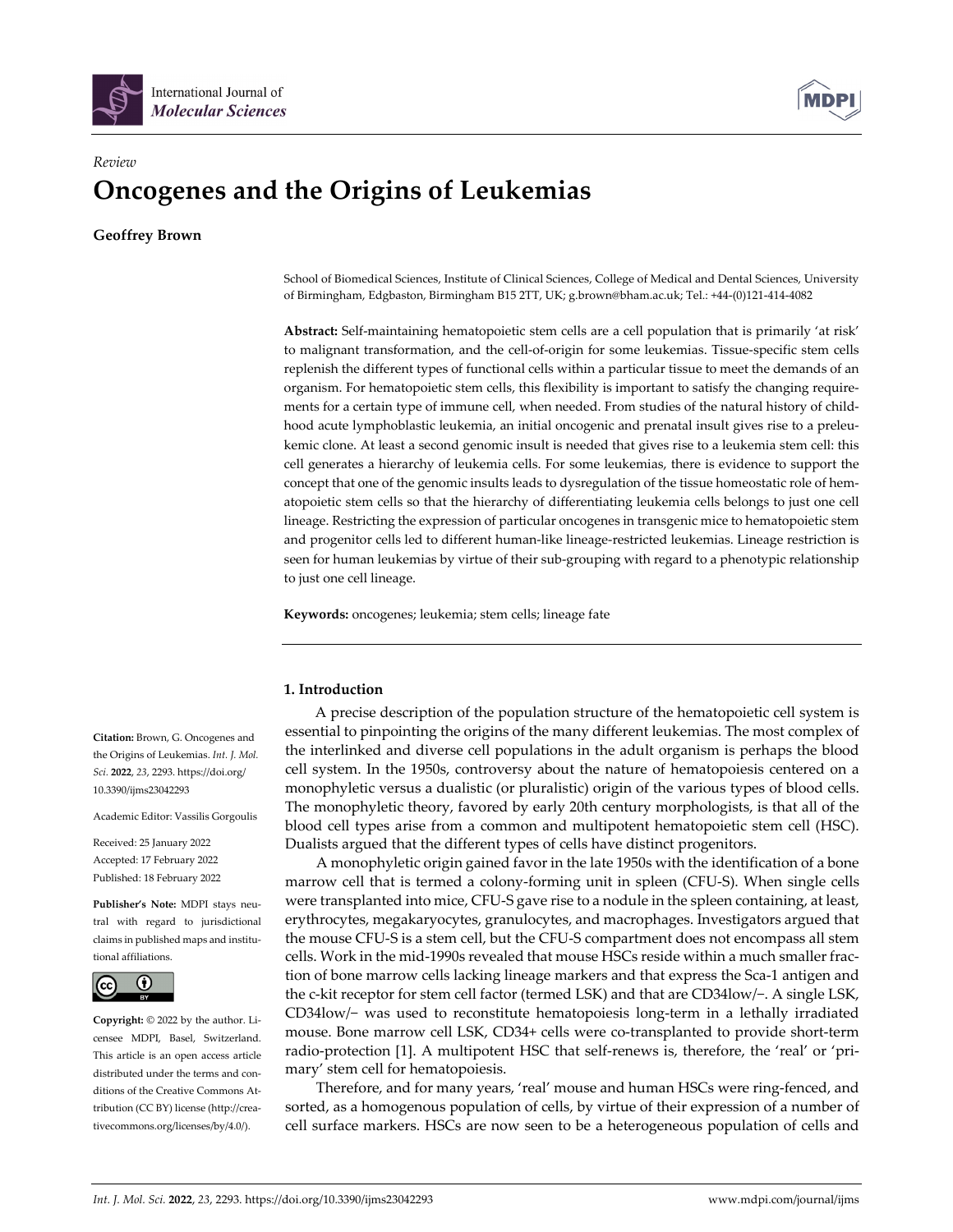include sub‐sets with an affiliation to a single lineage, a propensity to develop along a pathway, and that self-renew. Self-renewal is, therefore, no longer a canonical state of stem cells, nor do stem cells inevitably decrease their self-renewal capacity as they age and differentiation proceeds. This review examines this new view to the architecture of hematopoiesis and whether the existence of multipotent and lineage‐affiliated cells that self-renew adds complexity to resolving the 'target' cell populations for the various leukemias.

#### **2. HSCs Are a Heterogeneous Population of Cells**

Panels of monoclonal antibodies to cell surface proteins greatly assisted the descrip‐ tion of HSCs. Human HSCs and their immediate offspring are enriched in a population of cells that is LSK CD34+, CD38−. Mouse HSCs have been purified to a much greater extent, and their phenotype is described in various ways. For example, HSCs that reconstitute an irradiated mouse long‐term (LT‐HSCs) are ring‐fenced as LSK, CD150+, CD48− CD34−, and those that reconstitute short term (ST‐HSCs) as LSK, CD150+, CD48−, CD34+. Nineteen percent of mouse LT-HSCs and 23% of ST-HSCs express the receptor for macrophage colony‐stimulating factor (M‐CSF) at their surface at a low level. The fms‐like tyro‐ sine kinase 3 (Flt3), which binds a myeloid/lymphoid affiliated cytokine, was detected at a low level on the surface of 5% of LT‐HSC and 8% of ST‐HSC. Flt3 expression was con‐ firmed by the use of single‐cell qRT‐PCR, and 12% of LT‐HSCs and 21% of ST‐HSCs ex‐ press mRNA for Flt3. The use of single‐cell qRT‐PCR has assisted in describing mouse HSC sub‐sets when immunological markers are unavailable, and 13% of LT‐HSCs and 19% of ST‐HSCs express mRNA for the receptor for erythropoietin (Epo). Only 1% of LT‐ HSC and 3% of ST‐HSC expressed both the receptor for Flt3 and M‐CSF at their surface. The use of single-cell triplex qRT-PCR revealed that co-expression of the mRNAs for Flt3 and the Epo receptor rarely occurs [2]. Sub-sets of HSCs that selectively express the receptors for lineage‐affiliated cytokine clearly exist.

For many years, an understanding of the biological activity of the hematopoietic cytokines focused on their need for colony‐formation by bone marrow cells in a semi‐solid medium. For example, M-CSF and erythropoietin are required for the survival and proliferation of macrophage and erythroid progenitors, respectively. From these findings, unipotent committed progenitors were seen as the population of cells that were responsive to these and other hematopoietic cytokines. Expression of the receptors for M‐CSF and Epo by HSCs is highly significant because it is now known that these cytokines can instruct HSC lineage fate. The transcription factor (TF) PU.1 is myeloid associated. For *PU.1‐GFP* reporter mice, intravenous injection of recombinant M‐CSF increased the level of activation of *PU.1* in LT‐HSCs (LSK, CD135−, CD34−, CD150+), by 16 h, and the pro‐ portion of HSCs with a myeloid lineage bias. M‐CSF activation of the *PU.1* promoter was confirmed by video imaging of highly purified mouse HSCs (CD150(high)) from *PU.1‐ GFP* reporter mice that were treated with M‐CSF in culture. The expression of PU.1 and the number of cells with a myeloid gene signature and differentiation potential were in‐ creased [3]. For granulocyte/macrophage progenitors, M‐CSF commits these cells to mac‐ rophage production. Granulocyte/macrophage colony‐stimulating factor and granulocyte colony‐stimulating factor instruct granulocyte/macrophage progenitors to differentiate into granulocytes [4,5]. From in vivo and in vitro studies, Epo acts directly on the mouse HSC/multipotent hematopoietic progenitor cell (HPC) compartment to instruct an erythroid bias and decrease myeloid output. Gene profiling of LSK, Fl3− cells exposed to Epo in vivo revealed that genes associated with erythroid lineage commitment were up‐ regulated and ones that are linked to myeloid commitment were down‐regulated [6].

From the instructive actions of the above cytokines on HSCs, we might expect the offspring of HSCs that express a particular cytokine receptor to perpetuate their lineage affiliation. Cell‐surface markers and the use of multiplex qRT‐PCR assays are limited in their ability to provide a complete description of cell subsets by virtue of the probes avail‐ able to hand. To circumvent this limitation, and also provide an unbiased view on HPC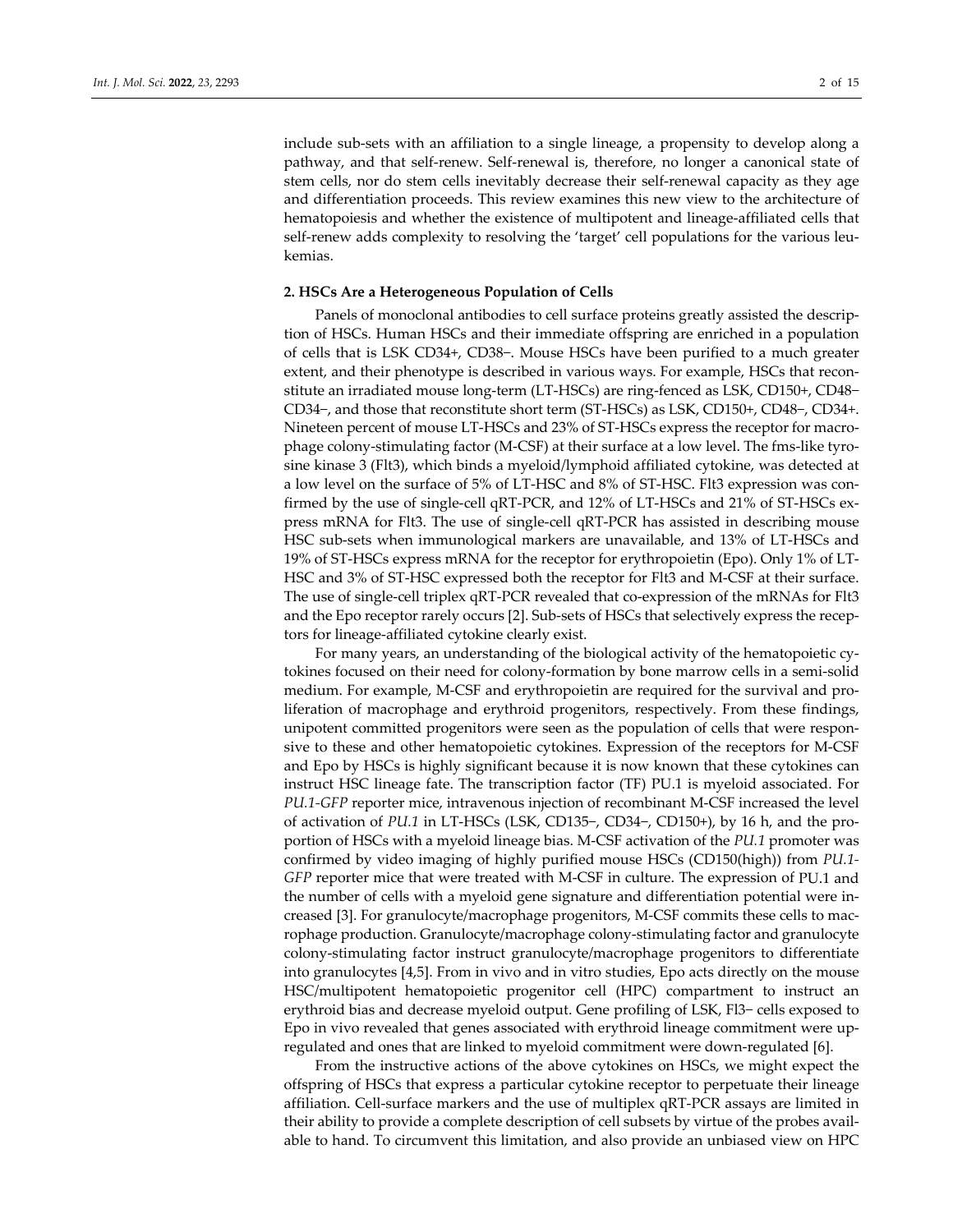heterogeneity, LSK cells (viewed as myeloid HPCs) were investigated by sequencing the mRNA of single cells by MARS‐seq. The clustering of cells was based on the patterns of expression of >3461 genes and this led to the identification of 19 subsets. Seven showed transcriptional priming with various degrees of specificity towards megakaryocytes, erythrocytes, basophils, eosinophils, neutrophils, monocytes, and dendritic cells. Strik‐ ingly, there was an absence of mixed-lineage progenitors, and, therefore, lineage-affiliated HSCs perpetuate their state [7].

The above sub‐typing studies revealed that some HSCs are lineage‐affiliated, but did not provide proof that they have a propensity towards a particular maturation outcome. A sub‐population of LSK, CD34−, CD150+ HSCs expresses the megakaryocyte‐restricted surface marker CD41 (alphaIIb integrin, platelet GPIIb) and when single LSK, CD34−, CD150+, CD41+ cells were transplanted into mice they reconstituted platelets. CD34−, CD150−, CD41− cells failed to do so. Colonies comprising of CD41+ megakaryocytes were formed by culturing single LSK, CD34−, CD150+, CD41+ cells, but not by LSK, CD34−, CD150−, CD41− cells. CD41+ cells have, therefore, megakaryocyte reconstituting and col‐ ony‐forming potential [8]. To investigate platelet‐affiliated HSCs, other investigators gen‐ erated bacterial artificial chromosome transgenic mice using a platelet marker; a *von Willbrand‐eGFP* (*Vwf‐eGFP*) reporter that expresses green fluorescent protein. LSK, CD34−, CD150+, CD48+ HSCs were identified that expressed *Vwf‐eGFP*, and their maintenance required thrombopoietin, a regulator of platelet development. These cells are a sub‐set that is primed for platelet‐specific gene expression, and they showed an enhanced pro‐ pensity to short- and long-term reconstitute platelets in transplantation experiments [9]. They also often showed a long‐term bias towards generating myeloid cells and were able to give rise to lymphoid biased HSCs. The investigators concluded that platelet‐biased HSCs reside at the apex of hematopoiesis. In this case, platelet‐biased HSCs and/or their offspring HSCs are able to change their initial 'choice' of cell lineage. Sub‐sets of mouse HSCs that are biased towards either myeloid or lymphoid development have been de‐ scribed within the most primitive hematopoietic cell compartment by the use of the surface markers CD150, CD42, and CD86 and exclusion of the DNA‐binding dye Hoechst 33342 [10–12].

For human HSCs, the proportions of cells with multipotent versus unipotent lineage potential were mapped for HSC‐enriched (CD34+, CD38−) and HPC‐enriched (CD34+, CD38+) populations of cells from adult bone marrow by the use of an optimized single‐ cell assay (serum‐free conditions plus a wide range of cytokines). There were few oligop‐ otent transit HPCs in adult bone marrow, and the two classes of cells that predominated were multipotent cells and unipotent cells with a myeloid or lymphoid potential. The investigators concluded that the population structure to HPCs in adult bone marrow is twotier. By contrast, the fetal liver contained large numbers of oligopotent progenitors, with entangled megakaryocyte, myeloid, and erythroid potentials, inferring a shift during the transition from in utero to adulthood hematopoiesis [13].

#### **3. Revising the Map for Hematopoiesis**

Conventional maps for the development of an entire organism, e.g., *Caenorhabditis elegans*, and a tissue, e.g., the hematopoietic cell system, are branching tree‐like. The founding multipotent cells progress, via a series of binary decisions, stepwise towards oligopotent then bipotent progenitors towards a single lineage‐committed cell that prolif‐ erates and differentiates to generate a substantial number of mature cells. That affiliation to a single lineage and a propensity to develop along one pathway occur as early as within the HSC compartment contradicted a branching tree‐like model. In 2008, there was the need to re-write the textbook accounts of hematopoiesis [14]. At first, endeavors to rewrite hematopoiesis led to a plethora of new tree‐like models, and a consensus view of the conduct of hematopoiesis was lacking.

In 2009, a continuum map for hematopoiesis depicted HSCs as 'choosing' a cell line‐ age directly from a spectrum of the end cell options (Figure 1A). Even so, there are near‐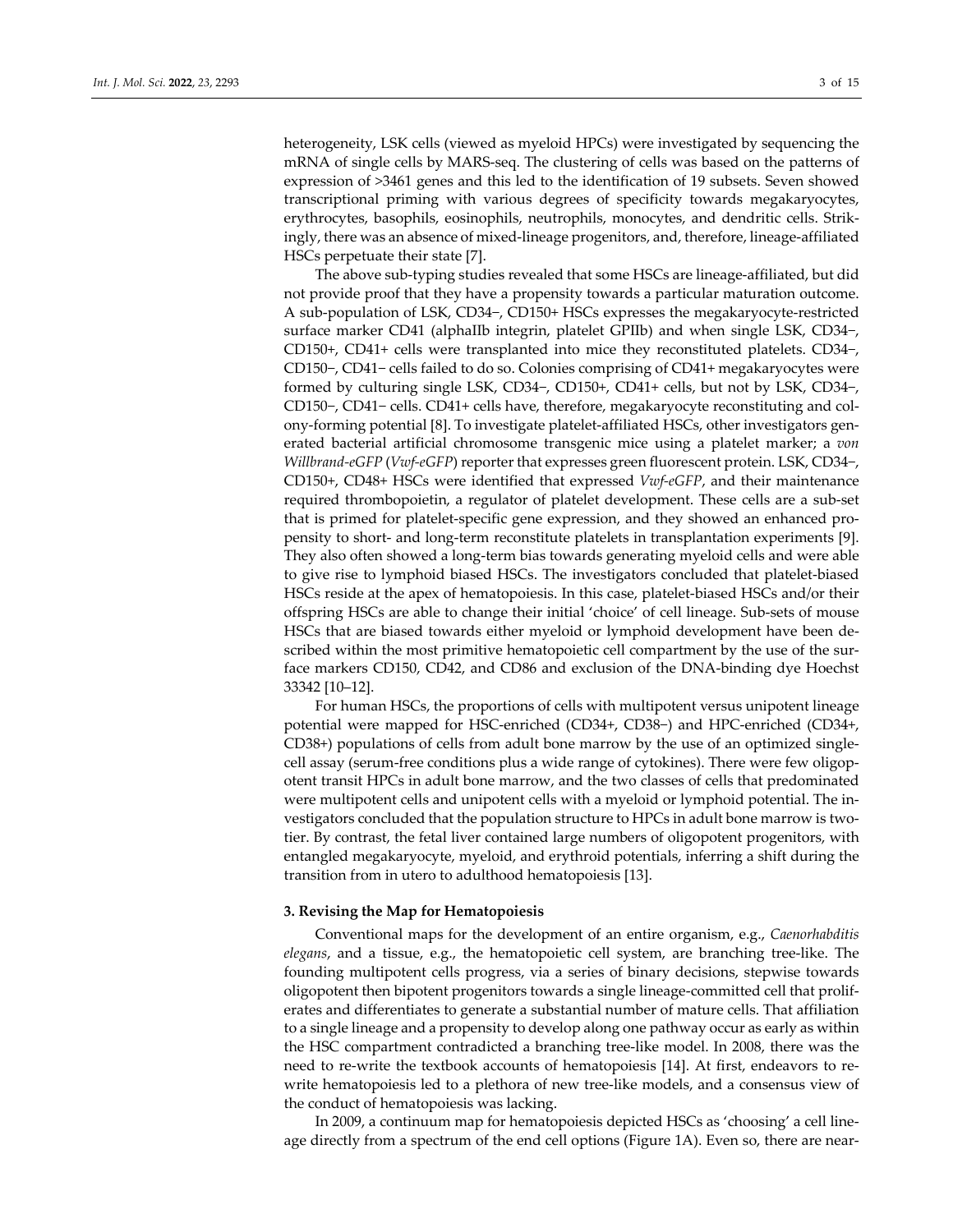neighbor relationships between each of the developmental pathways, and mature cell types, as inferred from the shared use of TFs and other characteristics (Figure 1B) [15]. Complex TF circuits control hematopoiesis and TFs are differentially expressed across the hematopoietic cell states. From microarray profiling of the expression of TFs and other genes within HPCs and mature cell populations, the end cell types were placed in the near‐neighbor order erythrocytes, megakaryocytes, granulocytes/monocytes, dendritic cells, B cells, natural killer cells, and T‐cells, which is similar to that shown in Figure 1A [16].



**Figure 1.** A continuum model for hematopoiesis (**A**). Hematopoietic stem cells (HSCs) 'choose' a lineage directly from a spectrum of the end cell options. The different colors for hematopoietic stem cells (HSCs) show that they are a mixture of cells with different lineage signatures. Erythropoietin (Epo), granulocyte colony‐stimulating factor (G‐CSF)/granulocyte/macrophage colony‐stimulating factor (GM‐CSF), and macrophage colony‐stimulating factor (M‐CSF) direct HSCs and hematopoi‐ etic progenitor cells towards the erythroid, neutrophil, and monocyte fates, respectively. (**B**) There are close relationships between the cell lineages, as inferred from their shared characteristics, and HSCs and hematopoietic progenitor cells retain enough versatility to 'step sideways' into a different pathway.

Mouse multipotent (LSK) and oligopotent (Lin−, Sca−, Kit+) HPCs were genetically barcoded and allowed to divide in culture conditions for multi‐lineage differentiation to capture the transcriptional status of cells, their developmental fate, and the relationships between pathways. Cells were sampled immediately and later for single-cell RNA sequencing to allow the clonal tracing of transcriptomes. The nine cell types that appeared in culture were megakaryocytes, erythrocytes, basophils, mast cells, eosinophils, neutro‐ phils, monocytes, dendritic cells, and lymphoid precursors. Findings for the least differ‐ entiated HPCs provided strong support to the notion that HSCs and HPCs lie along a continuum of transcriptional states, rather than matching to a discrete hierarchy of oli‐ gopotent and intermediate HPCs. Uni‐lineage differentiation was exhibited by some clones, and multilineage by others. A map was constructed for the transcriptional land‐ scapes of the cells that appeared after 6 days in culture to examine how multipotent HPCs veered towards pathways. The observed order of near-neighbors was megakaryocytes, erythrocytes, mast cells, basophils, eosinophils, neutrophils, monocytes, migratory den‐ dritic cells, plasmacytoid dendritic cells, and lymphoid precursors, as for the map in Fig‐ ure 1B. Cells that are mostly LT‐HSCs and ST‐HSCs (Lin−, Sci(high), Kit+) were barcoded, cultured for two days, and transplanted into irradiated mice. Analysis of the transcrip‐ tomes of the cells that were recovered post-transplantation also revealed a continuum landscape for hematopoiesis from multipotent cells with pathways, as to near-neighbors, towards erythrocytes, basophils, neutrophils, monocytes, dendritic cells, B cells, and T cells [17].

Evidence that lineage commitment is a continuous process for human HSCs and their immediate progeny (Lin−, CD34+, CD38‐) and more differentiated HPCs (Lin−, CD34+,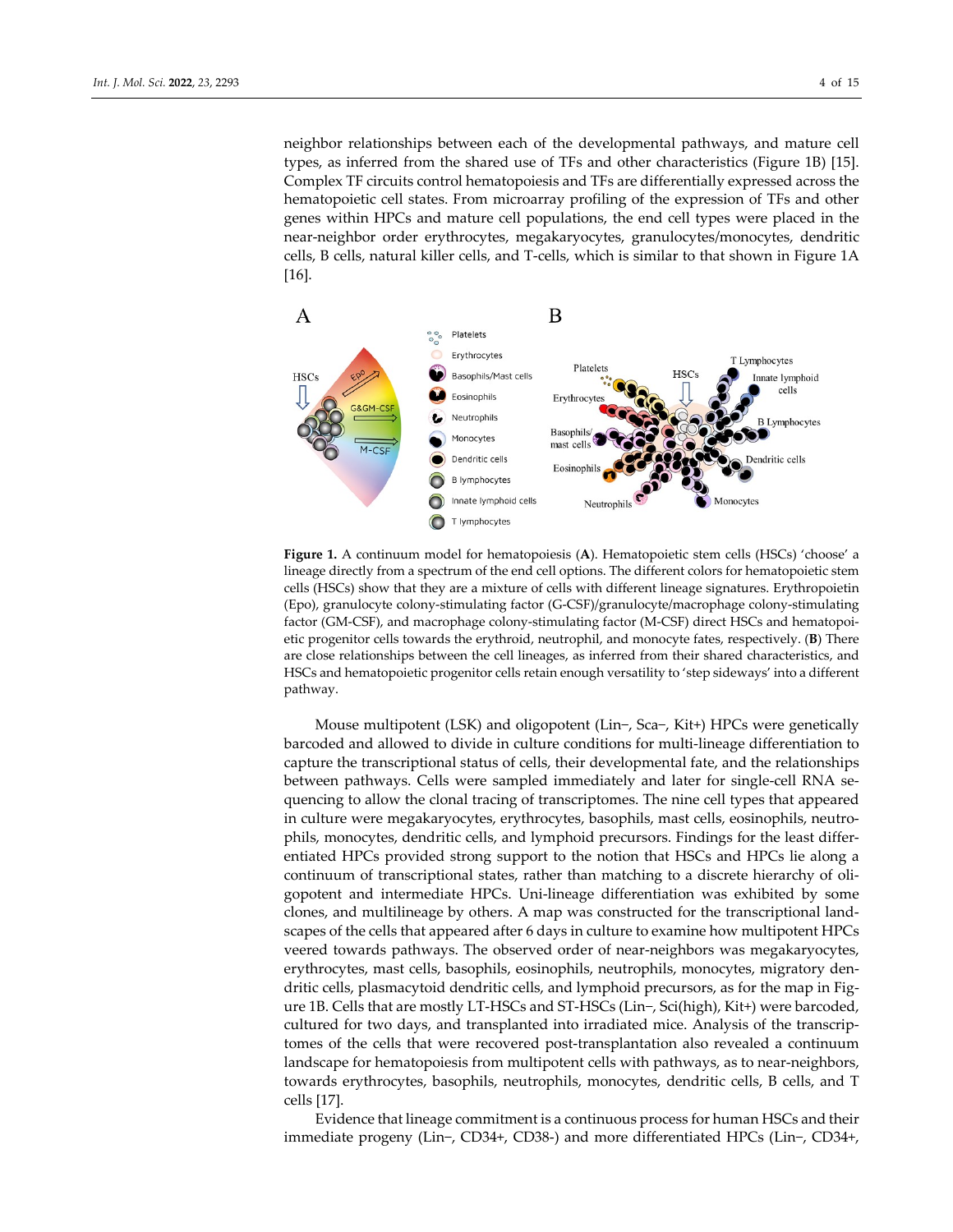CD38+) was obtained by constructing developmental trajectories from combining the findings from single‐cell RNA sequencing and single‐cell culture differentiation out‐ comes. The more mature Lin−, CD34+, CD38+ cells separated into clusters that conformed to distinct HPCs for each of the major hematopoietic cell types. There was an absence of clusters for Lin−, CD34+, CD38‐ cells, revealing that these cells were a single and continu‐ ously connected entity. From more detailed analysis, the investigators concluded that low‐primed HSCs/HPCs (termed CLOUD hematopoietic stem and progenitors) gradually acquire continuous lineage priming in multiple directions towards the major pathways of development. Similarly, cell sub‐populations that had been ringfenced and sorted as var‐ ious oligopotent progenitors, by virtue of their surface marker expression, were mainly cell types with single lineage gene expression and functional lineage potency. A graphical summary of a continuum model placed near-neighbor cell lineages as erythrocytes, megakaryocytes, eosinophils/basophils/mast cells, neutrophils, monocytes/dendritic cells, and B cells, which is similar to that shown in Figure 1B [18].

Lineage‐affiliated HSCs and HPCs remain versatile because they can still adopt a pathway that is different from their initial choice. Thymocyte progenitors can give rise to macrophages, dendritic cells, and natural killer cells. The earliest T cell progenitors pos‐ sess macrophage fate, M‐CSF was required for macrophages, and as above instructs mac‐ rophage fate [19,20]. Findings from RNA sequencing of more than 1600 single mouse HSCs and HPCs and then constructing expression maps revealed that the trajectories are broad for cells that are developing along the erythroid, neutrophil/macrophage, and lym‐ phoid pathways. The investigators argued that developing cells also have the option to move to the left or right of a chosen pathway [21]. Other workers have proposed from their analysis of the lineage status of mouse HPCs that bursts of alternative gene expres‐ sion underlie bi‐lineage states that are flexible. For example, Gfi1 and lrf8 are expressed at a low level in cells that are veering towards neutrophils/macrophages and there is se‐ lective increased expression of Gfi1 and lrf8 during neutrophil and macrophage develop‐ ment, respectively [22]. The megakaryocyte and erythroid trajectories share a dependence on the TF GATA‐1, and megakaryocyte‐primed human HSCs can step sideways towards erythropoiesis [23]. A range of related cell types (see Figure 1B) are observed in the colonies when bone marrow cells are dispersed in a semi‐solid medium. The plated cells are devoid of their normal social environment and the dividing cells may, therefore, be stepping sideways.

An intriguing question is where might the control to HSC versatility lie, particularly regarding the ability of cytokines to direct a cell's lineage fate and that modifications to the epigenome are subject to external influence. As early as 1957, Waddington proposed a theoretical landscape of epigenetic hills and valleys that restricts the pathways of devel‐ oping stem cells. This model has provided a metaphor that is still used to describe bifur‐ cations during developmental processes [24]. CpG sites throughout the genome (the methylome) have been examined for multipotent HSCs as they develop along different pathways. The cells examined were sorted according to their surface phenotype, and, as such, designated as mouse multipotent, myeloid, lymphoid, granulocyte/macrophage, and thymocyte progenitors. As above, the cells within the oligopotent HPC populations may well have single lineage gene expression. Albeit, sets of genes were progressively and differentially hypermethylated, and silenced, as cells veered towards myeloid versus lymphoid fates. Upon myeloid progression of multipotent HPCs, differentially methyl‐ ated regions that were hypermethylated substantially exceeded ones that were hypometh‐ ylated. When myeloid HPCs veered towards becoming granulocyte/macrophage HPCs, nearly all of the differentially methylated regions showed loss of methylation. From the above, the key findings are that genes are progressively hypermethylated and that there is dynamic plasticity in methylation as HPCs develop [25]. Intriguingly, induced pluripo‐ tent stem cells generated by direct transcription‐factor‐based reprogramming of somatic cells retain an 'epigenetic memory' of their tissue cell of origin. Whilst this might reflect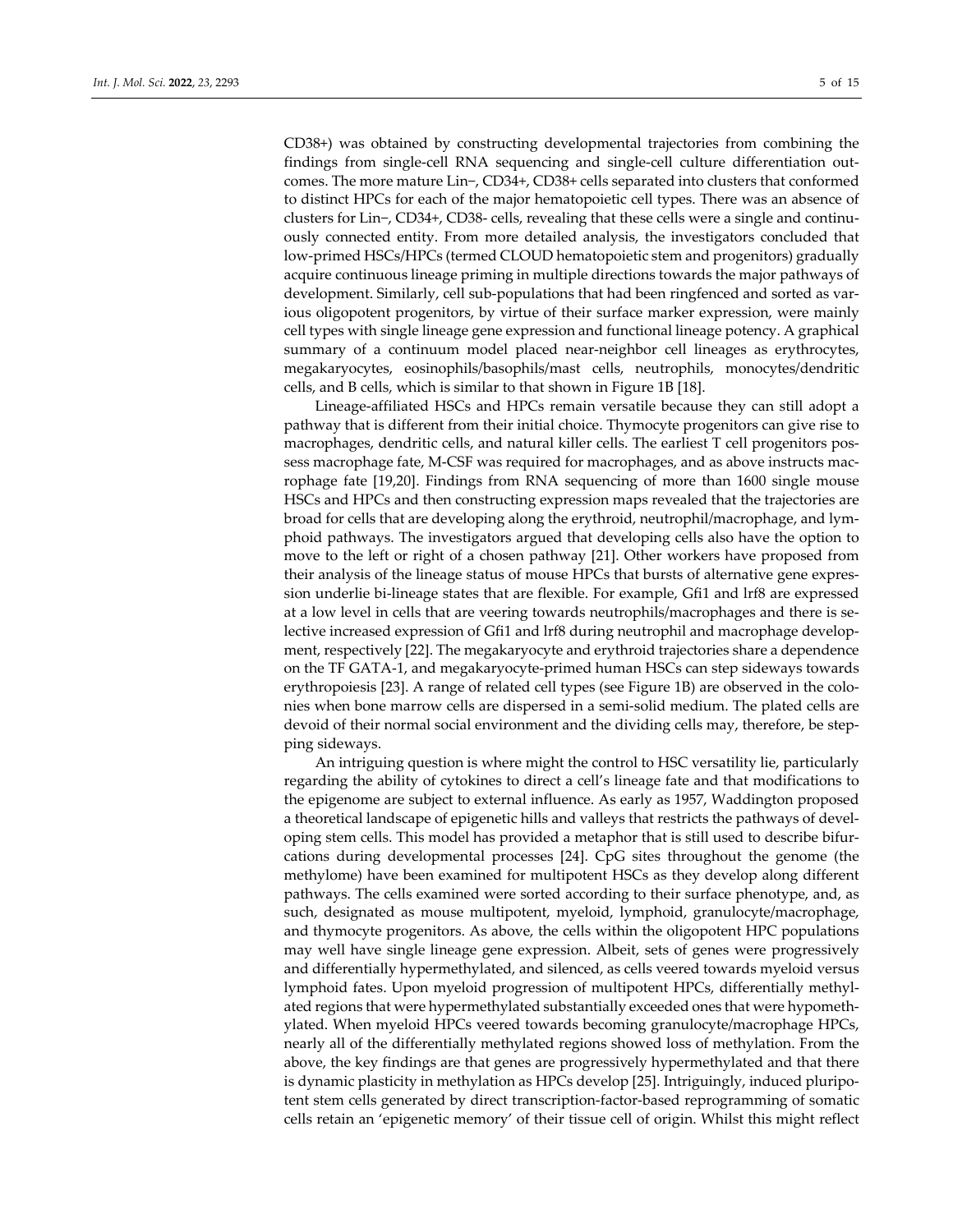incomplete reprogramming another possibility is that developmental programming still allows cells to retain plasticity regarding the adoption of other options [26].

The existence of lineage‐affiliated and differentiation‐biased HSCs has blurred a longstanding demarcation between self‐renewing HSCs and transit HPCs that were viewed as an amplifying population that progressively 'age' to give rise to mature cells. Instead, self-renewing cells are twofold, namely 'primary' multipotent and 'secondary' lineage‐affiliated/biased HSCs. It is noteworthy that unbiased and global analyses of cell status have provided strong support to a continuum model. By contrast, the ring‐fencing of HPCs, with regard to surface phenotype and the use of cytokines to grow colonies of cells in a semi‐solid medium consisting of particular cell types, appears now to have mis‐ led mapping of hematopoiesis by virtue of their inherent selectively. To some extent, the monophyletic and dualistic views on HSCs were both close to the mark. There are two possibilities regarding lineage‐affiliated/biased HSCs veering towards ultimately gener‐ ating an abundance of one type of mature cell. There might be a discrete/stepwise transition to a unipotent HPC or the process is gradual and continuous [27]. Perhaps, the inher‐ ent versatility of HSCs and HPCs excludes a discrete step that truly commits cells to one pathway. There are near-neighbor relationships between the routes to the end cell types and the end cells per se, but there is still the need for a consensus on the precise ordering of cell relationships.

#### **4. The Target Cells for Leukemia**

From the early 1980s, a 'classic' tree‐like map for the process of hematopoiesis was used to map the origins of the leukemias. The three-tier hierarchy of cells included selfmaintaining HSCs, various aging HPCs that have stepwise limited potentials, and mature cells that eventually die. HPCs that were committed to a single cell lineage were viewed as 'targets' for some leukemias and provided a simple rationale as to why the various differentiated or partially differentiated leukemia and lymphoma cells belong to just one cell lineage. For example, B cell‐committed progenitors were designated as giving rise to childhood acute lymphoblastic leukemia (ALL) that is non‐B and ‐T cell [28]. Some mature subsets of B and T lymphocytes were viewed as 'targets' due to their proliferative potential and long life span. These cell populations were viewed as giving rise to, for example, B‐non‐Hodgkin lymphoma, B‐chronic lymphocytic leukemia, T‐chronic lymphocytic leu‐ kemia, and T‐cutaneous lymphoma.

However, there are two conceptual difficulties to the notion that unipotent HPCs are prime 'targets' for transformation. The time scale for the development of leukemias is several years in man and several months in mice. The transformed cell needs to stay in the body for a least a few years or months for leukemia to develop and be sustained. By comparison, the time scale for the transit of an erythroid‐ or granulocyte‐committed progeni‐ tor in generating mature cells, resulting in the exhaustion of these cells, is much shorter, and for mice around 15 days. A further confounding issue to the matter of time scale re‐ lates to identical twins that both develop childhood ALL. At least two genomic insults are required to develop this disease. Occurrence in both twins is due to the intra‐placental sharing of a pre-leukemic clone with the same chromosomal translocation, and asynchronous with a latency that is variable and occasionally very protracted. In this case, the ini‐ tial 'targeted' cell, termed a leukemia‐initiating cell, has remained 'dormant' for quite some time. A second postnatal insult(s) converts the initiating cell into a leukemia stem cell (LSC) for disease [29]. This adds a further 'latency' to the time scale for leukemia de‐ velopment. A second conceptual difficulty to viewing a unipotent HPC as a 'target' is that there are no clear findings to support the view that an oncogene can endow a committed progenitor, or a mature cell subset, with the capacity to self-renew for cancer, as brought to attention for the origins of the malignant squamous cell carcinomas [30].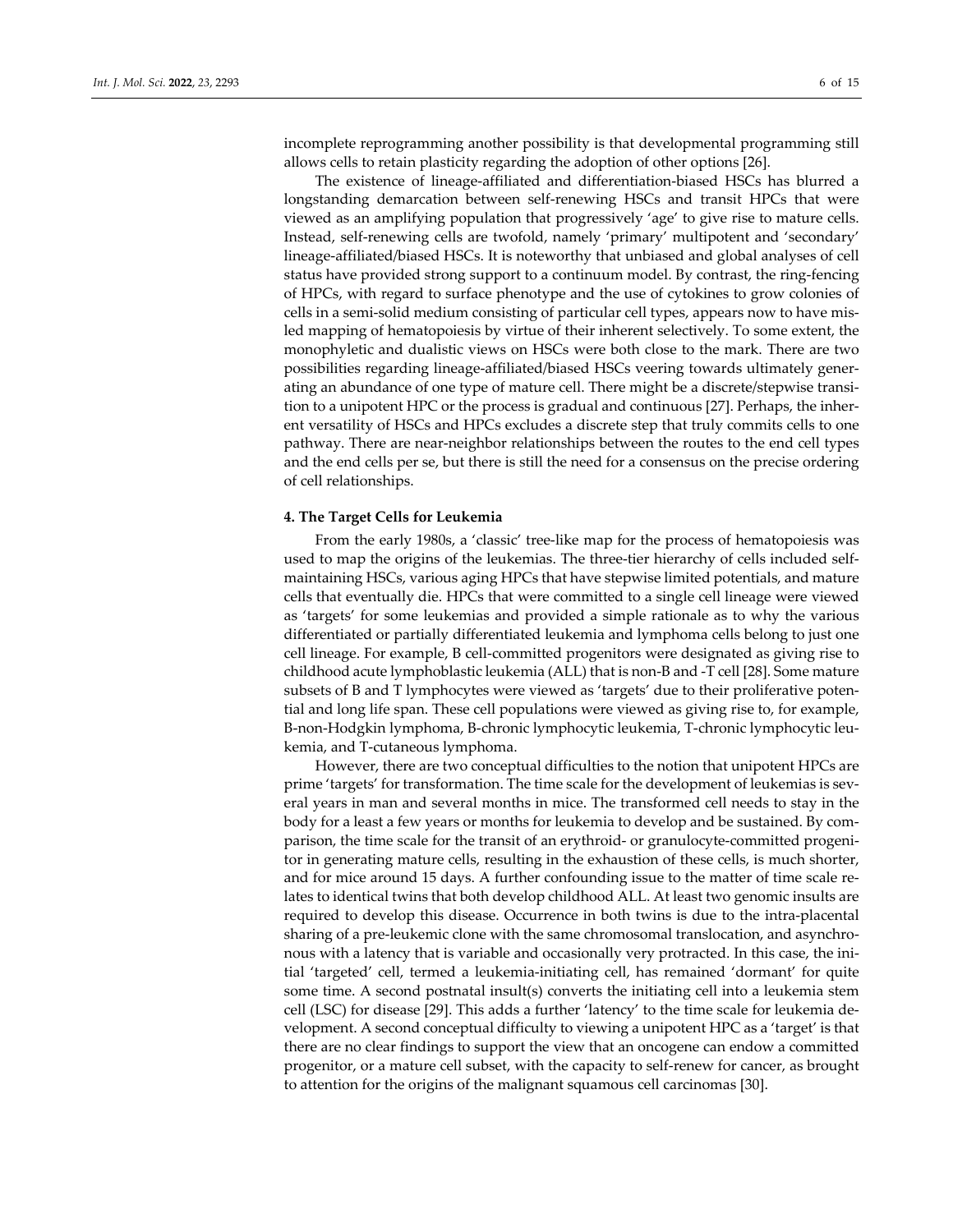#### *4.1. Myeloid Leukemias*

It has been known for some time that human chronic myeloid leukemia (CML) is a clonal disease that arises in a transformed (Philadelphia chromosome-positive (Ph+)) multipotent HSC [31]. The end cell product of this clone is a substantial rise in the number of granulocytes that have largely differentiated normally. Bactericidal activity of the granu‐ locytes is not impaired, but their chemotactic activity is reduced [32]. Why is the produc‐ tion of leukemia cells in CML restricted to granulocytes? A possibility is that this is safe and carries the least risk to the organism from the disease. However, this is somewhat an anthropomorphic view, and how might control of hematopoiesis pay regard to 'safety'. Another view is that the generation of granulocytes is an inherent property of the CML LCSs, as provoked by the oncogenic insult. Human acute erythroleukemia (acute myelo‐ blastic leukemia FAB‐M6) also originates in an HSC and there is an accumulation of eryth‐ roblasts and/or myeloblasts. The disease subsets are myeloblast‐rich (M6A), pro‐erythro‐ blast-rich (M6B), and myeloblast- and pro-erythroblast-rich (M6C). Like CML and for M6A and M6C, LSCs are directed to generate one type of cell [33].

#### *4.2. Acute Lymphoid Leukemias*

B‐cell precursor ALL in infants (<1 year of age) is an aggressive disease and ~80% of cases have chromosomal rearrangement resulting in the *MLL‐AF4* fusion gene. B‐cell pre‐ cursor ALL has a neonatal origin as revealed by twin concordance studies and the analysis of Guthrie cards and the identification of gene fusion sequences in neonatal blood spots [34]. There is an accumulation of pro-B cells in the bone marrow. A multilayered genomewide analysis of 124 de novo cases revealed transcriptional similarities between the leukemia cells and the most immature human fetal liver HSCs and HPCs. From RNA sequencing, the gene expression sequence for B‐cell precursor ALL cells resembled Lin−, CD34−, CD38−, CD19− fetal liver cells. This population of cells includes HSCs, multipotent HPCs, and lymphoid‐primed multipotent progenitors (LMPP). All of these populations lie upstream of fetal liver B cell progenitors which are CD34+, CD19+ [35]. A mouse model of B‐cell precursor ALL was developed by targeting *MLL‐AF4* to HSCs during embryonic development. The model did not recapitulate the aggressive human leukemia. Hence, the hematopoietic compartment was separated into HSCs/multipotent HPCs, LMPP, and lymphoid progenitors, and gene expression analysis and transplantation assays were used to identify the cell‐of‐origin of B‐cell precursor ALL. MLL‐AF4+ led to an enhanced engraftment of just the LMPP fraction and a strong B cell bias was seen in the recipient mice. Ikarus and Bcl-2 were upregulated in the MLL-AF4+ LMPPs. From these findings, the investigators concluded that fetal liver LMPPs provide the prerequisites for the initi‐ ation of B-cell precursor ALL [36]. Even so and bearing in mind that HSCs and HPCs are versatile, it is interesting that, in addition to the maturation arrest in B‐cell precursor ALL, the cells are restricted to the B cell pathway. It is important to bear in mind that LMPPs are lympho‐myeloid stem cells; they still have neutrophil, monocyte, B cell, and T cell potentials but fail to produce significant erythroid and megakaryocyte offspring [37].

Further studies have revealed a possible HSC origin for some leukemias that were viewed as arising in a lineage‐committed progenitor. Around 75% of cases of childhood ALL belong to the B-cell precursor subtype, and the remainder carry T-cell progenitor markers [38]. As above, the B-cell precursor subtype has been thought to arise in a B cell committed progenitor [28], and ~97–99% of the leukemia cells express the early stage B cell antigen CD19. The identification of a very minor fraction of leukemia marrow cells that have a primitive Lin−, CD34+, CD19−, CD33−, CD38− phenotype and that contained the patient‐specific leukemia karyotype suggests that B‐cell precursor ALL may arise in a more primitive cell [39]. Bromodeoxyuridine labeling examination of the proliferative status of bone marrow cells from 15 children with the B-cell precursor subtype prior to treatment identified a small population of primitive blast cells that were CD19− and nonpro‐ liferating. CD19‐ cells were sorted and stained for CD10 or CD34, and the CD19−, CD10−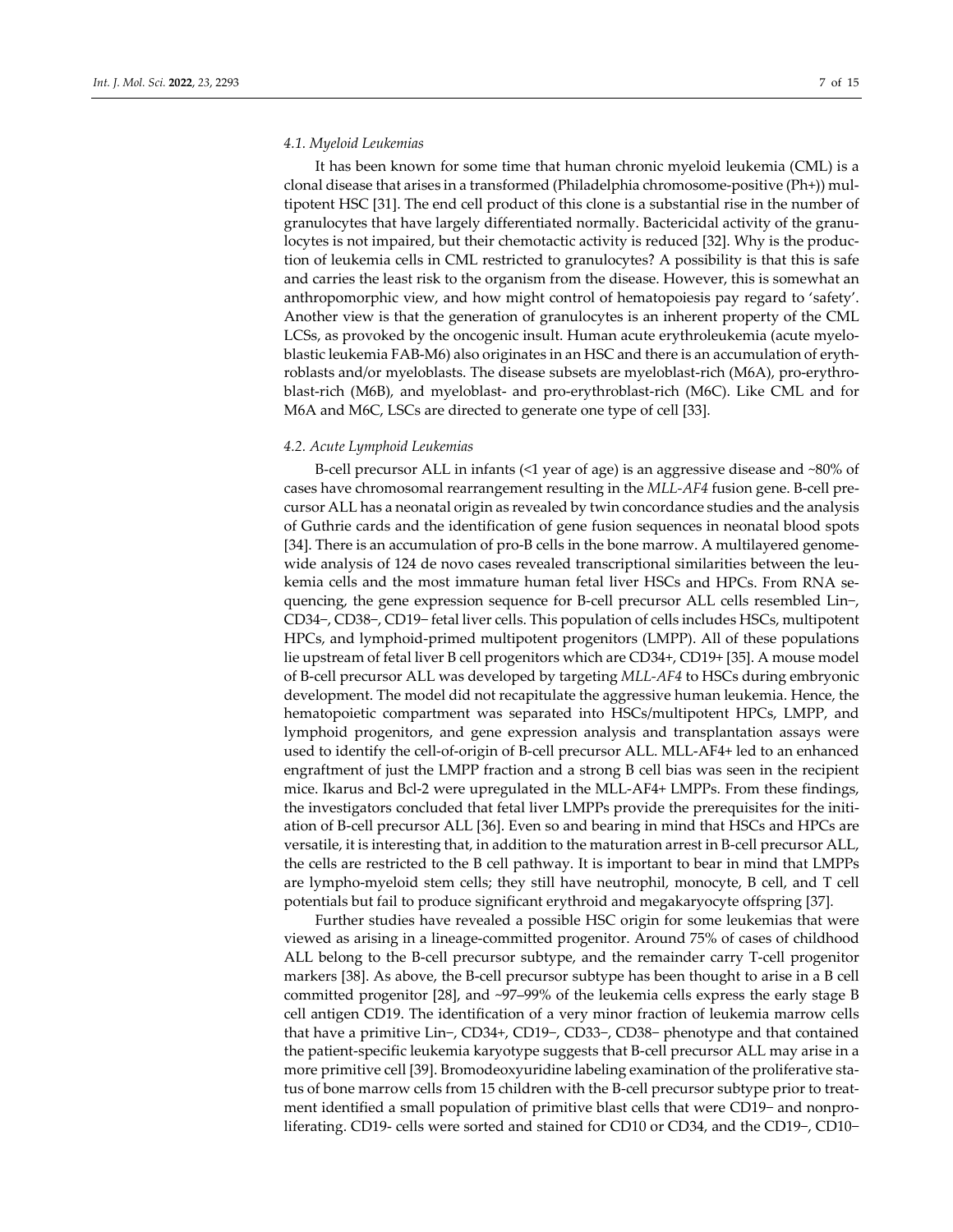and C19−, CD34− cells were almost nonproliferating. CD19− cells were proven to be leu‐ kemic by performing FISH analysis for two ETV6/RUNX1 positive cases [40]. Similarly, to replicate human ALL in mice required HSC‐like cells (CD34+, CD10− or CD34+, CD19−) that lacked B cell markers [41]. The above primitive cells may be the LSCs in childhood ALL and are restricted to B cell development despite being upstream of B‐cell progenitors. However, there is still debate about whether the LSCs in the B‐cell precursor subtype ALL arise from the transformation of an HSC or from a more committed progenitor that has acquired a stem cell‐like nature [42].

#### *4.3. Acute Promyelocytic Leukemia (APL)*

Acute promyelocytic leukemia is the most differentiated form of acute myeloid leukemia (AML‐M3). The promyelocyte is an unlikely target for transformation because this cell has limited proliferative potential. A longstanding notion is that APL stems from a myeloid progenitor, but the evidence for such is conflicting [43]. The hallmark of APL is the t(15;17) translocation which generates the PML-RAR $\alpha$  oncoprotein [44]. This fusion protein has been viewed as inhibiting the differentiation and promoting the survival of myeloid progenitors [45]. PML-RAR $\alpha$  expression in the CD34+, CD38+ cells, but not in the more primitive CD34+, CD38− cells, from three patients, supported the case for a myeloid committed progenitor as the origin of APL [46]. However, a later study showed, by sorting cells and in situ hybridization, that the t(15;17) translocation is present in both the CD34+, CD38− and CD34+, CD38+ cells from patients, suggesting that there is transformation of a cell within the more primitive CD34+, CD38− cell compartment and, therefore, there is lineage restriction of the leukemia cells [47].

#### *4.4. B Cell Leukemias and Lymphomas*

Chronic lymphocytic leukemia presents as a malignancy of small B cells. However, there is an abnormal expression of lymphoid genes in patients' HSCs which when purified produce a high number of polyclonal B-cell progenitors. Upon xenogeneic transplantation, CLL‐HSCs gave rise to clonal B‐cells. These findings indicate that the propensity to a clonal B cell malignancy is set at the HSC stage [48]. This was a surprising finding, with major implications for the treatment of CLL [49]. By contrast, many B cell lymphomas are viewed as arising from germinal center B cells because of their high rate of proliferation and a highly active mutagenic process [50].

From the need for the cells that give rise to leukemia to have the capacity to selfrenew and a long life span, HSCs are primarily 'at risk' to malignant transformation. In addition, some leukemias are highly unlikely to arise in a committed HPC or a mature cell type that is unable to sustain itself in the body for years. Indeed, and from studies of acute myeloid leukemia (AML), the stem cell theory of cancer postulates that most, if not all, cancers arise from a normal stem cell that gives rise to the cell types of a specific tissue [51]. LSCs generate a hierarchy of cells [51,52], and for the above human leukemias the offspring of LSCs, unlike those of HSCs, belong to just one cell lineage.

The search for the cells that maintain a cancer has been extended to many other cancers, and the proportion of LSCs/cancer stem cells (CSCs) ranges from very few (0.1– 0.0001%) to 27% [53–55]. Hence, the hierarchy of cells within a cancer varies for the differ‐ ent types of cancers. Additionally, there is still uncertainty about the precise nature of the cell‐of‐origin for many solid cancers. For example, brain tumors are very heterogeneous as they arise from multiple types of cells regarding their location within the nervous sys‐ tem. These tumors contain a minor population of cells that are neural or glial stem celllike and these cells and progenitor-like cells are more readily transformed by the activation of oncogenes than differentiated neuronal cells. Whilst transformed neural and glial stem cell-like cells are thought to maintain brain tumors, fate-restricted cells cannot be excluded. Regarding a possible stem cell origin, there are findings to indicate that developmental processes are altered in brain tumors so that the malignant cells are 'locked into' a program reviewed in [56].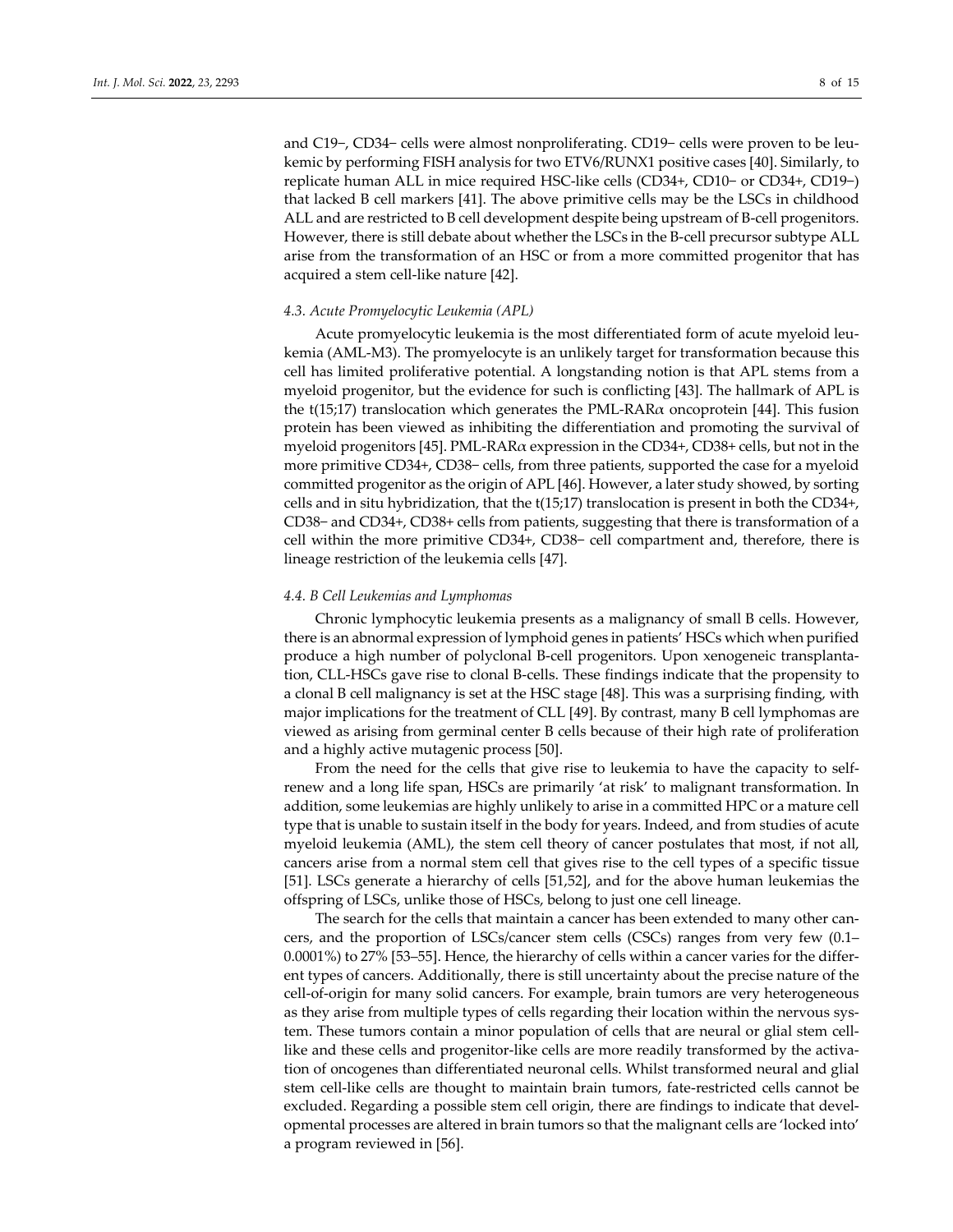#### **5. Targeting of Oncogenes to Hematopoietic Stem Cells**

Oncogenes are well known to promote the avoidance of apoptosis [57] and cell pro‐ liferation [58]. HSCs are the origin of some leukemias, and, therefore, might some oncogenes influence the developmental fate of HSCs to dysregulate tissue homeostasis. The possibility of this disruption was examined by restricting the expression of some oncogenes to HSCs/HPCs in transgenic mice and examining the cell lineage of the leukemia cells. Oncogenic events that have been targeted to HSCs/HPCs and their specific and consistent association with a particular type of leukemia are shown in Table 1.

**Table 1.** The specific leukemia associations of the oncogenes targeted to HSCs/HPCs**.**

| <b>Oncogenic Event</b>                                | Leukemia Association     |
|-------------------------------------------------------|--------------------------|
| The BCR-ABLp210 fusion gene                           | <b>CML</b>               |
| The BCR-ABLp190 fusion gene                           | Ph+ precursor B-cell ALL |
| The ETV6-RUNX1 fusion gene                            | Childhood B-ALL          |
| Chromosomal translocation activation of the LMO2 gene | T-cell leukemia          |

#### *5.1. The BCR‐ABLp210 and BCR‐ABLp190 Fusion Genes*

The reciprocal t(9;22) chromosomal translocation in human CML fuses the *BCR* gene to the *ABL* proto-oncogene [59,60] to generate the BCR-ABLp210 oncoprotein. As mentioned above for human CML, the offspring of the transformed HSCs are granulocytes. BCR-ABLp210 expression was restricted to the HSC/HPC compartment in transgenic mice by means of stem cell antigen 1 (Sca1)‐BCR‐ABLp210. This led to a myeloid leukemia that recapitulated the human disease (Figure 2) [61,62]. DNA methyltransferase 1 was upreg‐ ulated within the HSCs/HPCs from the Sca1‐BCR‐ABLp210 mice and Sca1‐Dnmt1 trans‐ genic mice developed a malignancy whereby granulocytes were expanded in the blood and bone marrow. Hence, Dnmt1 provides a link between BCR‐ABLp210 expression and the epigenetic programming of HSCs/HPCs towards granulocytes [62]. BCR‐ABLp210 is clearly not important to the survival of the leukemic granulocytes as it is not expressed by these cells, by virtue of Sca1 control of BCR-ABLp210. Nor is the ABL tyrosine kinase activity needed for the survival of the transformed HSCs/HPCs. CML The reason is that LSCs persist post the use of kinase inhibitors to treat CML as revealed by disease relapse post-cessation of treatment [63]. It seems that the role of BCR-ABLp210 is to 'set' the lineage of HSCs/HPCs and their offspring to granulocytes.



**Figure 2.** Targeting of *BCR‐ABLp210*, *BCR‐ABLp190*, and *LMO2* to hematopoietic stem and progen‐ itor cells in transgenic mice leads to the development of myeloid, B‐cell, and T‐cell leukemia. Ex‐ pression of these oncogenes was restricted by mean of the stem cell antigen 1 (Sca1) promoter.

Cells that have the fusion gene *BCR‐ABLp190* are present in neonatal cord blood and the blood of healthy adults, but the majority of carriers do not develop Ph+ precursor B‐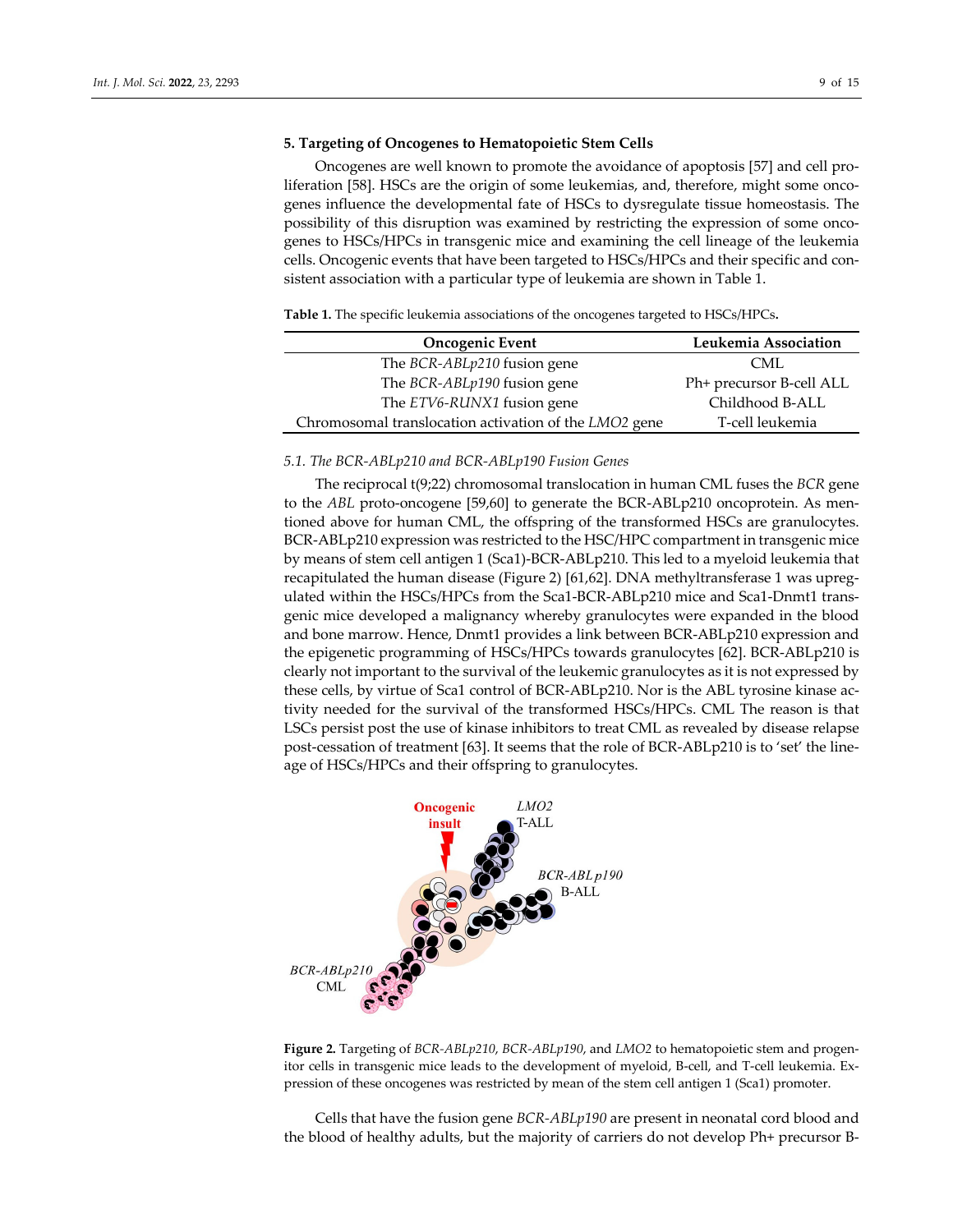cell ALL [64–66]. Therefore, whilst *BCR‐ABLp190* might promote leukemogenesis a sec‐ ond hit is needed. To investigate the role of *BCR‐ABLp190* in leukemogenesis investigators targeted the pre‐leukemic oncogenic lesion to HSCs/HPCs in transgenic mice by means of *Sca1‐BCR‐ABLp190*. This resulted in precursor B‐cell ALL resembling the human disease, but the penetrance was low (13%) in an aging mouse colony. By contrast, precursor B-cell ALL developed with a 90% incidence and much shorter latency in transgenic mice that were double *Sca1‐BCR‐ABLp190* and *Pax5* (a B cell TF) +/−. Genomic alterations also accu‐ mulated in the remaining wild‐type *Pax5* allele. The investigators concluded that loss of *Pax5* together with *BCR‐ABLp190* confers changes that are essential for precursor B‐cell ALL whereby *Sca1‐BCR‐ABLp190* has set the cell lineage of HSCs/HPCs. Regarding the role of *Pax5*, pro‐B cells from *Pax5* deficient mice had increased glucose uptake and energy metabolism, with upregulation of metabolic genes, as seen for human leukemia [67].

#### *5.2. The ETV6‐RUNX1 Fusion Gene*

The most common acquired fusion gene in childhood B‐ALL is *ETV6‐RUNX1* (known also as *TEL/AML1*), accounting for 25% of cases [68]. This fusion gene confers a low risk of developing the disease because pre‐leukemic clones are found in neonatal blood with few carriers developing the disease. An abnormal reaction to a common infection, triggers critical secondary mutations, has been proposed as a causal mechanism for the onset of childhood ALL [69]. This need for two oncogenic insults for childhood B‐ALL has been investigated by targeting *ETV6‐RUNX1* expression to various hematopoietic cell compartments. When *ETV6‐RUNX1* expression was targeted to the B cell lineage (at the pro‐B cell level) none of the mice developed leukemia even upon exposure to natural in‐ fections. By contrast, infection exposure triggered leukemogenesis when *ETV6‐RUNX1* expression was initiated in HSCs/HPCs. The leukemias that developed included both T‐ cell (35%) and B‐cell (6%) ALL, and notably no myeloid malignancies. The *KDM5C* gene encodes H3K4me3 and H3K4me2 demethylase. *KDM5C* is missense mutated in mouse *ETV6‐RUNX1* B‐ALL and human relapse *ETV6‐RUNX1* B‐ALL [70]. Introduction of *KDM5C* loss into the B cell compartment of mice that expressed *ETV6‐RUNX1*did not give rise to B‐cell ALL. Hence, loss‐of‐function of KDM5C at the B‐cell stage does not lead to the preleukemic clone that expresses ETV6‐RUNX1 giving rise to leukemia. By contrast, the introduction of *KDM5C* loss‐of‐function in HSCs/HPCs for mice that expressed *ETV6‐ RUNX1* led to 22% of the mice developing B-ALL when kept in a special pathogen-free environment. From these findings, and gene expression profile studies, the investigators concluded that *ETV6‐RUNX1* can trigger T‐cell and B‐cell leukemias, the second 'hit' de‐ termines the leukemia cells' lineage identity, and both 'hits' have to occur in an HSC/early HPC [71].

#### *5.3. The Active LMO2 Gene*

Chromosomal translocations that active the *LMO2* gene are exclusive to T‐cell leuke‐ mias [72]. Targeting expression of *LMO2*, in transgenic mice via the Sca1 promoter, led to a human‐like T‐ALL that was highly disseminated. Additionally, targeting expression to cells at the pro‐B cell stage of development also led to the development of an aggressive T‐ALL. Transgenic mice also developed an aggressive T‐ALL when the expression of LMO2 was targeted to germinal center B-cells. LMO2 can, therefore, program different cell populations to set the identity of the target cell and their offspring to a T‐cell leukemia identity [73].

As outlined above, some oncogenes can set the cell lineage of HSCs/HPCs and their offspring. Transformation of lineage‐affiliated HSCs might well offer an immediate expla‐ nation of why the leukemia cells belong to just one cell lineage. However, two findings favor the view that the oncogene per se programs the fate of HSCs/HPCs. For *ETV6‐ RUNX1* transformation, the outcome is B‐ALL and the cell transformed is developmen‐ tally prior to the pro‐B cell stage. For *LMO2* transformation, the outcome is T‐ALL and *LMO2* reprograms the pro‐B cell stage of development and germinal center B cells leading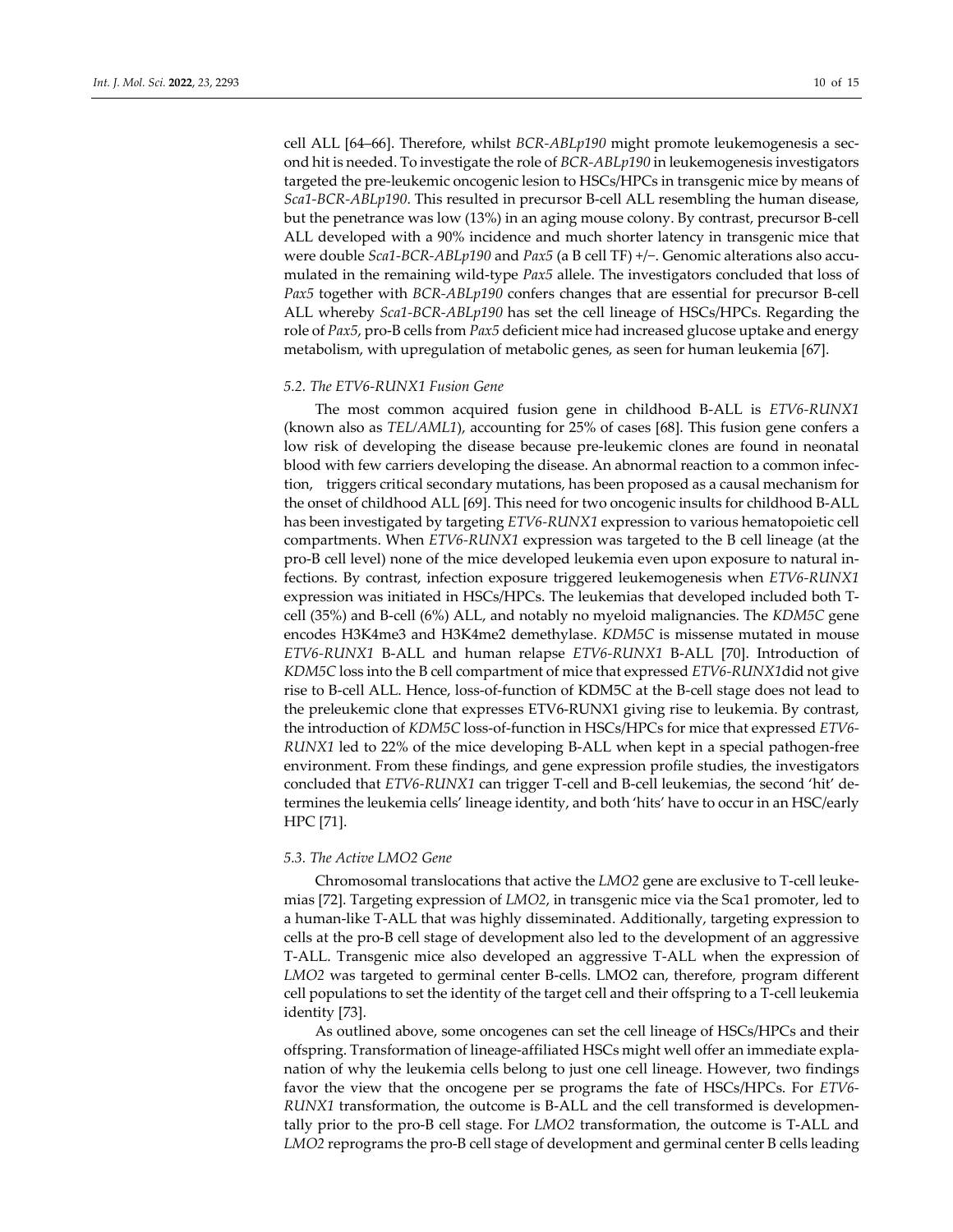to T-cell ALL. Regardless of whether a multipotent or lineage-affiliated HSC is transformed, normal HSCs and HPCs remain versatile. As outlined above, they are still able to veer towards another cell lineage, whereas the offspring of LSCs appear to be 'fixed' re‐ garding their cell lineage.

#### *5.4. Epigenetic Changes*

The findings from studies of *BCR‐ABLp210* transformation, which led to CML in the transgenic mice, indicate that the action of the oncogenes in setting the lineage fate of the leukemia cells is by virtue of epigenetic reprogramming. There are changes to the epigenome in leukemia, and other cancers, and these changes are inheritable is well described. The changes include modifications to DNA, without changing its sequence, and to his‐ tones, and dysregulation of the expression of miRNAs. Examples for myeloid disorders include overexpression of Dnmt1 in AML and myelodysplastic syndromes [74], inactivat‐ ing mutations of the histone methyltransferase gene *EZH2* in myeloid disorders [75], and downregulation of the tumor‐suppressor mRNA‐495 in MLL‐rearranged AML [76]. It is perhaps not too surprising that the epigenome is targeted by oncogenes that disrupt the lineage fate of a stem cell because the epigenome has been described as "the judge, jury, and executioner" to stem cell development [77]. Epigenetic changes are reversible and agents that erase epigenomic 'marks' have been explored as potential therapeutics for cancer. The histone deacetylase inhibitor valproic acid is cytotoxic against AML blast cells in vitro [78] and has been used with *all*‐trans retinoic acid and intensive chemotherapy for older AML patients. However, the addition of valproic acid did not improve the complete remission rate and patients achieving a remission still relapsed [79]. It seems that the on‐ cogene‐provoked aberrant epigenetic state of LSCs is by no means readily reversible and that the cell lineage of LSCs is fixed in an obstinate manner.

#### **6. Implications to the Treatment of Leukemia**

There is unequivocal proof that LSCs exist in CML that arise from the transformation of an HSC. Rare and quiescent LSCs were isolated from patients with CML, and they were found to be insensitive to high doses of chemotherapeutic agents that target cells that are cycling [80]. CML‐LSCs are also resistant to the tyrosine kinase inhibitors, such as imatinib, that are used to treat CML and other cancers [63,81]. Accordingly, finding a cure for CML is still a challenge, particularly as residual CML-LSCs largely cause disease relapse. The difficulty in eradicating CSCs is by no means limited to CML. For example, lung cancer is the most common cancer globally and lung cancer stem cells have gained increasing attention [82]. They are characterized by the use of a panel of markers (CD133+, CD34+, ABCG2+, ALDHIA1+), form spheroids, and give rise to colonies in vitro. Whilst the cell-of-origin of lung cancer CSCs is still under question, the expression of CSC markers is associated with resistance to anticancer therapies. Therefore, lung cancer CSCs are considered as key targets for therapies as lung cancer treatment is confounded by relapse post-treatment. To develop novel therapeutic approaches, investigators have examined the role of a number of signaling pathways, for example, phosphatidylinositol 3‐ki‐ nase/Akt and Hedgehog, and targeting the niche that the CSCs reside in.

The need is to focus on identifying the attributes of normal stem cells that are aber‐ rant/overexpressed in CSCs and crucial to their survival, with a view to achieving selec‐ tive killing of CSCs. The retinoic acid receptors (RAR) RAR $\alpha$ , RAR $\beta$ , and RAR $\gamma$  play key roles in embryonic and adult cell development and exemplify the need to focus on stem cell attributes because, as from studies of hematopoiesis, expression of  $RAR\gamma$  is restricted to HSCs and their immediate offspring. Accordingly, RARγ plays a role in the maintenance of HSCs [83]. Importantly,  $RAR\gamma$  is a putative oncogene for a number of cancers. Some AML patients' cells have  $RAR<sub>Y</sub>$  fusion proteins.  $RAR<sub>Y</sub>$  is often over-expressed in colorectal and renal cancer and  $RAR\gamma$  promotes the growth of hepatocellular cancer xenografts in mice reviewed in [84]. Prostate cancer cells depend on  $RAR\gamma$  activation for their survival; the use of a synthetic retinoid to antagonize  $RAR\gamma$  kills prostate cancer CSC-like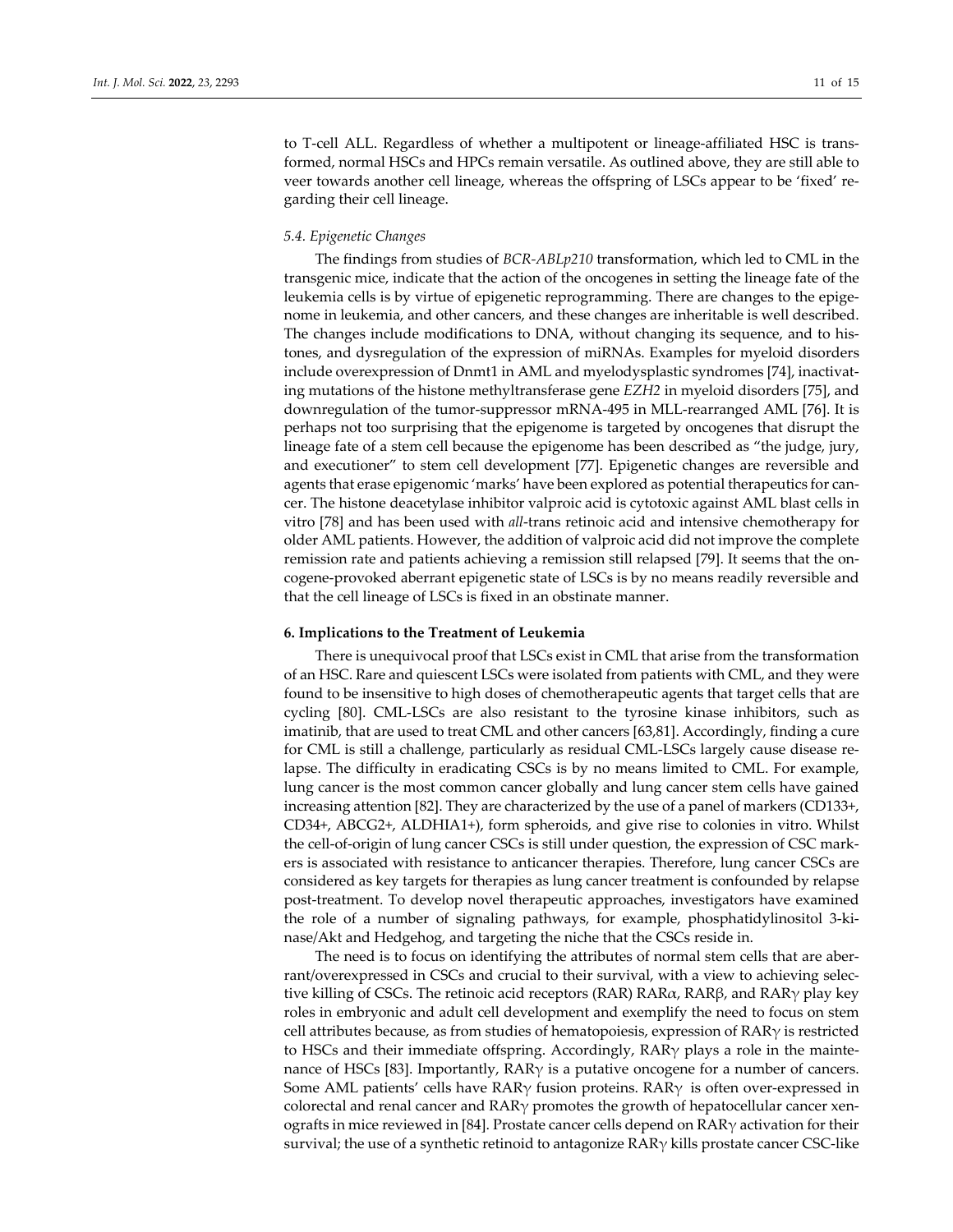#### **7. Concluding Remarks**

New findings that are changing conventional wisdom regarding the cells that are 'targets' for oncogene transformation are clearly highly important to the tactics for devel‐ oping better treatments for cancer. Current treatments, including conventional chemo‐ therapy and radiotherapy, are directed against the bulk of the cancer cells that are prolif‐ erating. The response is dramatic for some cancers, but many current treatments are un‐ likely to cure cancer and/or result in long-term remissions by virtue of failing to eliminate quiescent and residual LSCs/CSCs [86]. These cells may often arise from oncogene trans‐ formation of a multipotent tissue‐specific stem cell with the offspring being restricted to one type, and there is the need to develop treatments that kill LSCs/CSCs. Developing therapy strategies that take into account the concept of CSCs and how these cells differ from normal stem cells would revolutionize how we treat many cancers.

**Funding:** G.B. received funding from the European Union's Seventh Framework Programme for research, technological development and demonstration under grant agreement no 315902. G.B. was the coordinator of the Marie Curie Initial Training Network DECIDE.

**Institutional Review Board Statement:** Not applicable.

**Informed Consent Statement:** Not applicable.

**Data Availability Statement:** Not applicable.

**Conflicts of Interest:** The author declares no conflicts of interest.

#### **References**

- 1. Osawa, M.; Hanada, K.‐I.; Hamada, H.; Nakauchi, H. Long‐Term Lymphohematopoietic Reconstitution by a Single CD34‐ Low/Negative Hematopoietic Stem Cell. *Science* **1996**, *273*, 242–245. https://doi.org/10.1126/science.273.5272.242.
- 2. Mooney, C.J.; Cunningham, A.; Tsapogas, P.; Toellner, K.-M.; Brown, G. Selective Expression of Flt3 within the Mouse Hematopoietic Stem Cell Compartment. *Int. J. Mol. Sci.* **2017**, *18*, 1037. https://doi.org/10.3390/ijms18051037.
- 3. Mossedegh‐Keller, N.; Sarrazins, S.; Kandella, P.K.; Espinosa, L.; Stanley, E.R.; Nutt, S.L.; Moore, L.; Siewke, M.H. M‐CSF in‐ structs myeloid lineage fate in single haematopoietic stem cells. *Nature* **2013**, *497*, 239–243.
- 4. Metcalf, D.; Burgess, A.W. Clonal analysis of progenitor cell commitment to granulocyte or macrophage production. *J. Cell. Physiol.* **1982**, *111*, 275–283. https://doi.org/10.1002/jcp.1041110308.
- 5. Rieger, M.A.; Hoppe, P.S.; Smejkal, B.M.; Eitelhuber, A.C.; Schroeder, T. Haematopoietic cytokines can instruct lineage choice. *Science* **2009**, *325*, 217–218.
- 6. Grover, R.; Mancini, I.C.; Moore, S.; Mead, A.J.; Atkinson, D.; Rasmussen, K.D.; O'Carrol, D.O.; Jacobsen, S.E.W.; Nerlov, C. Erythropoietin guides multipotent progenitors towards an erythroid fate. *J. Exp. Med.* **2014**, *211*, 181–188.
- 7. Paul, F.; Arkin, Y.; Giladi, A.; Jaitin, D.A.; Kenigsberg, E.; Keren‐Shaul, H.; Winter, D.; Lara‐Astiaso, D.; Gury, M.; Weiner, A.; et al. Transcriptional Heterogeneity and Lineage Commitment in Myeloid Progenitors. *Cell* **2015**, *163*, 1663–1677. https://doi.org/10.1016/j.cell.2015.11.013.
- 8. Yamamoto, R.; Morita, Y.; Ooehara, J.; Hamanaka, S.; Onodera, M.; Rudolph, K.L.; Ema, H.; Nakauchi, H. Lineage-restricted progenitors generated directly from haematopoietic stem cells. *Cell* **2013**, *154*, 1112–1126.
- 9. Pla, A.S.; Macaulay, I.; Jensen, C.T.; Woll, P.S.; Luis, T.C.; Mead, A.; Moore, S.; Carella, C.; Matsuoka, S.; Jones, T.B.; et al. Platelet‐ biased stem cells reside at the apex of the haematopoietic stem‐cell hierarchy. *Nature* **2013**, *502*, 232–236. https://doi.org/10.1038/nature12495.
- 10. Challen, G.A.; Boles, N.C.; Chambers, S.M.; Goodell, M.A. Distinct hematopoietic stem cell subtypes are differentially regulated by TGF‐1. *Cell Stem Cell* **2010**, *6*, 265–278.
- 11. Beerman, I.; Bhattacharya, D.; Zandi, S.; Sigvardsson, M.; Weissman, I.L.; Bryder, D.; Rossi, D.J. Functionally distinct hemato‐ poietic stem cells modulate hematopoietic lineage potential during aging by a mechanism of clonal expansion. *Proc. Natl. Acad. Sci. USA* **2010**, *107*, 5465–5470. https://doi.org/10.1073/pnas.1000834107.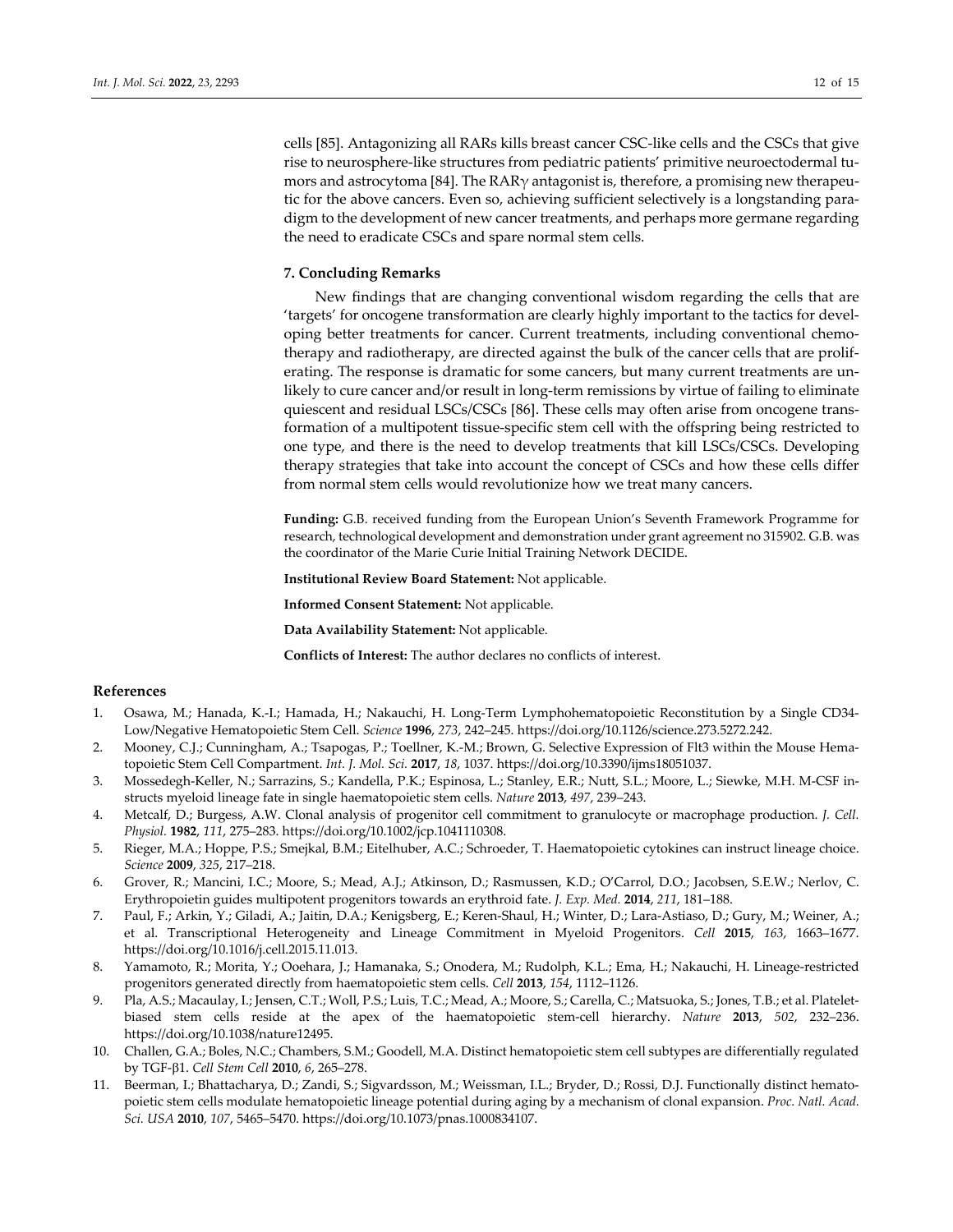- 12. Morita, Y.; Ema, H.; Nakauchi, H. Heterogeneity and hierarchy within the most primitive hematopoietic stem cell compartment. *J. Exp. Med.* **2010**, *207*, 1173–1182. https://doi.org/10.1084/jem.20091318.
- 13. Notta, F.; Zandi, S.; Takayama, N.; Dobson, S.; Gan, O.I.; Wilson, G.; Kaufmann, K.B.; McLeod, J.; Laurenti, E.; Dunant, C.F.; et al. Distinct routes of lineage development reshape the human blood hierarchy across ontogeny. *Science* **2016**, *351*, aab2116. https://doi.org/10.1126/science.aab2116.
- 14. Graf, T. Blood lines redrawn. *Nature* **2008**, *452*, 702–703.
- 15. Ceredig, R.; Rolink, A.G.; Brown, G. Models of haematopoiesis: Seeing the wood for the trees. *Nat. Rev. Immunol.* **2009**, *9*, 293– 300. https://doi.org/10.1038/nri2525.
- 16. Novershtern, N.; Subramanian, A.; Lawton, L.N.; Mak, R.H.; Haining, W.N.; McConkey, M.E.; Habib, N.; Yosef, N.; Chang, C.Y.; Shay, T.; et al. Densely Interconnected Transcriptional Circuits Control Cell States in Human Hematopoiesis. *Cell* **2011**, *144*, 296–309. https://doi.org/10.1016/j.cell.2011.01.004.
- 17. Weinreb, C.; Rodriguez‐Fraticelli, A.; Camargo, F.D.; Klein, A.M. Lineage tracing on transcriptional landscapes links state to fate during differentiation. *Science* **2020**, *367*, aaw3381. https://doi.org/10.1126/science.aaw3381.
- 18. Velten, L.; Haas, S.F.; Raffel, S.; Blaszkiewicz, S.; Islam, S.; Hennig, B.P.; Hirche, C.; Lutz, C.; Buss, E.C.; Nowak, D.; et al. Human haematopoietic stem cell lineage commitment is a continuous process. *Nat. Cell Biol.* **2017**, *19*, 271–281. https://doi.org/10.1038/ncb3493.
- 19. Bell, J.J.; Bhandola, A. The earliest thymic progenitors for T cells possess myeloid lineage potential. *Nature* **2008**, *452*, 764–767.
- 20. Balciunaite, G.; Ceredig, R.; Rolink, A.G. The earliest subpopulation of mouse thymocytes contains potent T, significant macrophage and natural killer but no B lymphocyte potential. *Blood* **2005**, *105*, 1930–1936.
- 21. Nestorowa, S.; Hamey, F.K.; Pijuan‐Sala, B.; Diamanti, E.; Shepherd, M.; Laurenti, E.; Wilson, N.K.; Kent, D.; Gottgens, B. A single‐cell resolution map of mouse hematopoietic stem and progenitor cell differentiation. *Blood* **2016**, *128*, e20–e31. https://doi.org/10.1182/blood‐2016‐05‐716480.
- 22. Olsson, A.; Venkatasubramanian, M.; Chaudhri, V.; Aronow, B.J.; Salomonis, N.; Singh, H.; Grimes, H.L. Single-cell analysis of mixed‐lineage states leading to a binary cell fate choice. *Nature* **2016**, *537*, 698–702. https://doi.org/10.1038/nature19348.
- 23. Psaila, B.; Mead, A.J. Single‐cell approaches reveal novel cellular pathways for megakaryocyte and erythroid differentiation. *Blood* **2019**, *133*, 1427–1435. https://doi.org/10.1182/blood‐2018‐11‐835371.
- 24. Ferrel, J.E., Jr. Bistability, bifurcations, and Waddington's epigenetic landscape. *Curr. Biol.* **2012**, *22*, R458–R466.
- 25. Ji, H.; Ehrlich, L.I.R.; Seita, J.; Murakami, P.; Doi, A.; Lindau, P.; Lee, H.; Aryee, M.J.; Irizarry, R.A.; Kim, K.; et al. Comprehensive methylome map of lineage commitment from haematopoietic progenitors. *Nature* **2010**, *467*, 338–342. https://doi.org/10.1038/na‐ ture09367.
- 26. Kim, K.; Doi, A.; Wen, B.; Ng, K.; Zhao, R.; Cahan, P.; Kim, J.; Aryee, M.J.; Ji, H.; Ehrlich, L.I.R.; et al. Epigenetic memory in induced pluripotent stem cells. *Nature* **2010**, *467*, 285–290. https://doi.org/10.1038/nature09342.
- 27. Cheng, H.; Zheng, Z.; Cheng, T. New paradigms on hematopoietic stem cell differentiation. *Protein Cell* **2019**, *11*, 34–44. https://doi.org/10.1007/s13238‐019‐0633‐0.
- 28. Greaves, M.F. Analysis of the clinical and biological significance of lymphoid phenotypes in acute leukemia. *Cancer Res.* **1981**, *41*, 4752–4766.
- 29. Greaves, M.F.; Maia, A.‐T.; Wiemels, J.L.; Ford, A.M. Leukemia in twins: Lessons in natural history. *Blood* **2003**, *102*, 2321–2333. https://doi.org/10.1182/blood‐2002‐12‐3817.
- 30. Sanchez‐Danes, A.; Blanpain, C. Deciphering the cells of origin of squamous cell carcinomas. *Nat. Cancer* **2018**, *18*, 549–561. https://doi.org/10.1038/s41568‐018‐0024‐5.
- 31. Fialkow, P.J.; Denman, A.M.; Jacobson, G.J.; Lowenthal, M.N. Chronic myelocytic leukaemia: Origin of some lymphocytes from leukaemic stem cell. *J. Clin. Investig.* **1978**, *62*, 815–823.
- 32. Wolach, B.; Gavrieli, R.; Manor, Y.; Lishner, M. Leukocyte Function in Chronic Myeloproliferative Disorders. *Blood Cells Mol. Dis.* **1998**, *24*, 544–551. https://doi.org/10.1006/bcmd.1998.0218.
- 33. Kowal‐Vern, A.; Mazzella, F.M.; Cotelingam, J.D.; Shrit, M.A.; Rector, J.T.; Schumacher, H.R. Diagnosis and characterisation of acute erythroleukemia subsets by determining the percentages of myeloblasts and erythroblasts in 69 cases. *Am. J. Hematol.* **2000**, *65*, 5–13.
- 34. Gale, K.B.; Ford, A.M.; Repp, R.; Borkhardt, A.; Keller, C.; Eden, O.B.; Greaves, M.F. Backtracking leukemia to birth: Identifica‐ tion of clonotypic gene fusion sequences in neonatal blood spots. *Proc. Natl. Acad. Sci. USA* **1992**, *94*, 13950–13954.
- 35. Agraz‐Doblas, A.; Bueno, C.; Bashford‐Rogers, R.; Roy, A.; Schneider, P.; Bardini, M.; Ballerini, P.; Cazzaniga, G.; Moreno, T.; Revilla, C.; et al. Unraveling the cellular origin and clinical prognostic markers of infant B‐cell acute lymphoblastic leukemia using genome‐wide analysis. *Haematologica* **2019**, *104*, 1176–1188. https://doi.org/10.3324/haematol.2018.206375.
- 36. Malouf, C.; Ottersbach, K. The fetal liver lymphoid‐primed multipotent progenitor provides the prerequisites for the initiation of t(4;11) MLL‐AF4 infant leukemia. *Haematologica* **2018**, *103*, e571–e574. https://doi.org/10.3324/haematol.2018.191718.
- 37. Adolfsson, J.; Mansson, R.; Buza‐Vidas, N.; Hultquist, A.; Liuba, K.; Jensen, C.T.; Bryder, D.; Yang, L.; Borge, O.‐J.; Thoren, L.A.; et al. Identification of Flt3+ Lympho‐Myeloid Stem Cells Lacking Erythro‐Megakaryocytic Potential: A Revised Road Map for Adult Blood Lineage Commitment. *Cell* **2005**, *121*, 295–306. https://doi.org/10.1016/j.cell.2005.02.013.
- 38. Pui, C.H.; Carroll, W.L.; Meshinchi, S.; Arocci, R.J. Biology, risk stratification, and therapy of pediatric acute leukemias. *J. Clin. Oncol.* **2011**, *295*, 551–555.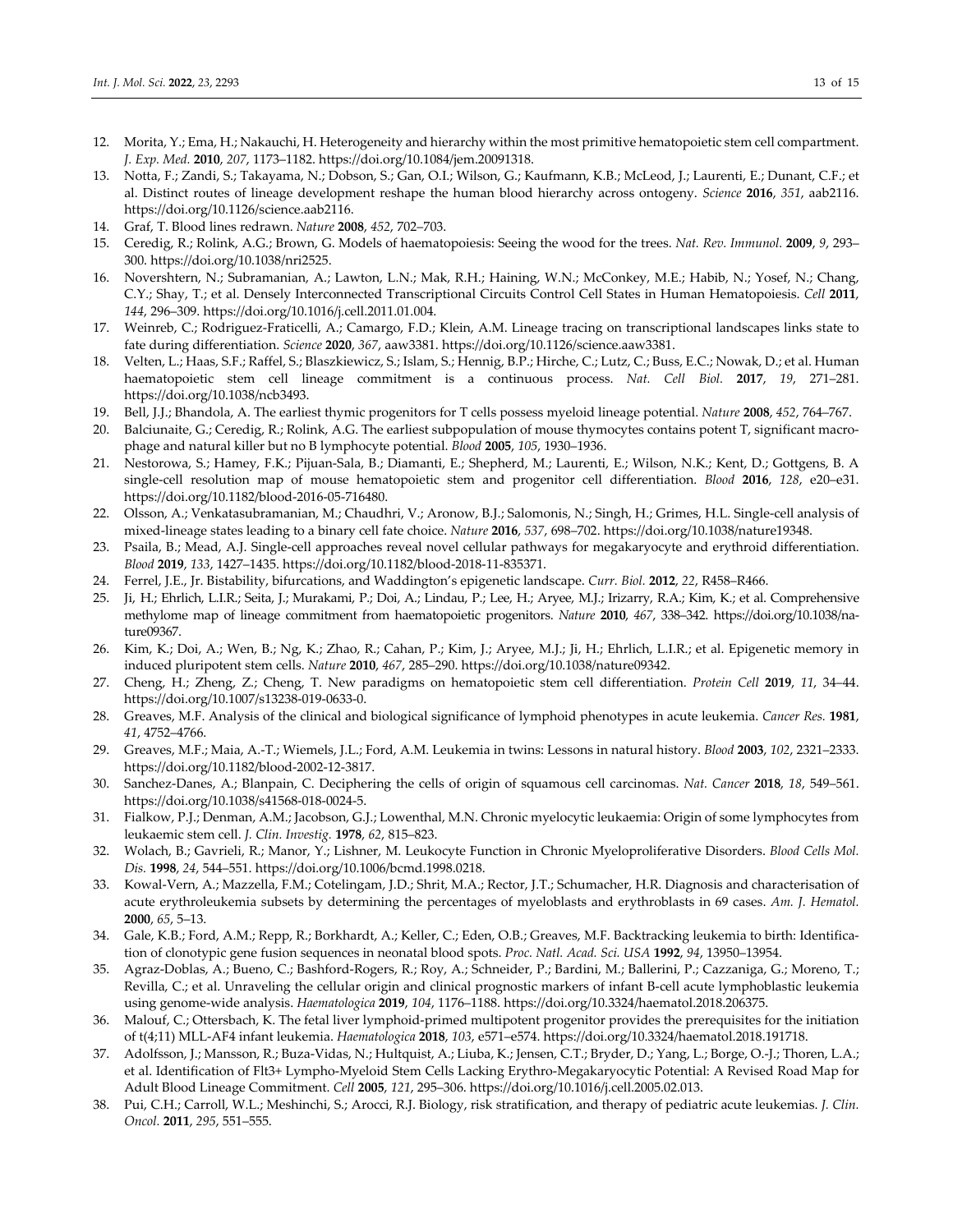- 39. Quijano, C.A.; Moore II, D.; Arthur, D.; Feusner, J.; Winter, S.S.; Pallavicini, M.C. Cytogenetically aberrant cells are present in the CD34+ CD33<sup>−</sup> 38<sup>−</sup> 19<sup>−</sup> marrow compartment in children with acute lymphoblastic leukemia. *Leukemia* **1997**, *11*, 1508–1515.
- 40. Hirt, A.; Schmid, A.-M.; Ammann, R.A.; Leibundgut, K. In Pediatric Lymphoblastic Leukemia of B-Cell Origin, a Small Population of Primitive Blast Cells Is Noncycling, Suggesting Them to be Leukemia Stem Cell Candidates. *Pediatr. Res.* **2011**, *69*, 194– 199. https://doi.org/10.1203/pdr.0b013e3182092716.
- 41. Cox, C.V.; Blair, A. A Primitive Cell Origin for B‐Cell Precursor ALL. *Stem Cell Rev. Rep.* **2005**, *1*, 189–196. https://doi.org/10.1385/scr:1:3:189.
- 42. Bernt, K.M.; Armstrong, S.A. Leukemia stem cells and acute lymphoblastic leukemia. *Semin. Hematol.* **2009**, *46*, 33–38.
- 43. Grimwade, D.; Enver, T. Acute promyelocytic leukemia: Where does it stem from? *Leukaemia* **2004**, *18*, 375–384.
- 44. Jimenez, J.J.; Chale, R.S.; Abad, A.C.; Schally, A.V. Acute promelocytic leukemia (APL): A review of the literature. *Oncotarget* **2020**, *11*, 992–1003.
- 45. Grignani, F.; Fernucci, P.F.; Testa, U.; Talamo, G.; Fagioli, M.; Alcalay, M.; Mencarelli, A.; Grignani, F.; Peshle, C.; Nicoletti, I.; et al. The acute promyelocytic leukemic‐specific PML‐RAR alpha fusion protein inhibits differentiation and promotes survival of myeloid progenitor cells. *Cell* **1993**, *74*, 423–431.
- 46. Turhan, A.; Lemoine, F.M.; Debert, C.; Bonnet, M.L.; Baillou, C.; Picard, F.; Macintyre, E.A.; Varet, B. Highly purified primitive hematopoietic stem cells are PML‐RARA negative and generate nonclonal progenitors in acute promyelocytic leukemia. *Blood* **1995**, *85*, 2154–2161.
- 47. Edwards, R.H.; Wasik, M.A.; Finan, J.; Rodriguez, R.; Moore, J.; Kamoun, M.; Rennert, H.; Bird, J.; Nowell, P.C.; Salhany, K.E. Evidence for Early Hematopoietic Progenitor Cell Involvement in Acute Promyelocytic Leukemia. *Am. J. Clin. Pathol.* **1999**, *112*, 819–827. https://doi.org/10.1093/ajcp/112.6.819.
- 48. Kikushige, Y.; Iskikawa, F.; Miyamoto, T.; Shima, T.; Urata, S.; Yashimoto, T.; Mari, Y.; Iiono, T.; Yamauchi, T.; Eto, T.; et al. Self‐ renewing hematopoietic stem cell is the primary target in pathogenesis of human chronic lymphocytic leukemia. *Cancer Cell* **2011**, *20*, 246–259.
- 49. Alizadeh, A.A.; Majeti, R. Surprise! HSC Are Aberrant in Chronic Lymphocytic Leukemia. *Cancer Cell* **2011**, *20*, 135–136. https://doi.org/10.1016/j.ccr.2011.08.001.
- 50. Seifert, M.; Scholtysik, R.; Küppers, R. Origin and Pathogenesis of B Cell Lymphomas. *Lymphoma* **2012**, *971*, 1–25. https://doi.org/10.1007/978‐1‐62703‐269‐8\_1.
- 51. Dick, J.E. Acute myeloid leukemia stem cells. *Ann. N. Y. Acad. Sci.* **2005**, *1044*, 1–5.
- 52. Dick, J.E. Stem cell concepts renew cancer research. *Blood* **2008**, *112*, 4793–4807. https://doi.org/10.1182/blood‐2008‐08‐077941.
- 53. Cobaleda, C.; Sánchez‐García, I. B‐cell acute lymphoblastic leukaemia: Towards understanding its cellular origin. *BioEssays* **2009**, *31*, 600–609. https://doi.org/10.1002/bies.200800234.
- 54. Quintana, E.; Shackleton, M.; Sabel, M.S.; Fullen, D.R.; Johnson, T.M.; Morrison, S.J. Efficient tumour formation by single human melanoma cells. *Nature* **2008**, *456*, 593–598. https://doi.org/10.1038/nature07567.
- 55. Vicente-Dueñas, C.; Pérez-Caro, M.; Abollo-Jiménez, F.; Cobaleda, C.; Sánchez-García, I. Stem-cell driven cancer: "Hands-off" regulation of cancer development. *Cell Cycle* **2009**, *8*, 1314–1318. https://doi.org/10.4161/cc.8.9.8217.
- 56. Azzarelli, R.; Simons, B.D.; Philpot, A. The developmental origin of brain tumours: A cellular and molecular framework. *Devel‐ opment* **2018**, *145*, dev162693.
- 57. Shortt, J.; Johnstone, R.W. Oncogenes in Cell Survival and Cell Death. *Cold Spring Harb. Perspect. Biol.* **2012**, *4*, a009829. https://doi.org/10.1101/cshperspect.a009829.
- 58. Dyson, N.; Balmain, A. Oncogenes and cell proliferation. *Curr. Opin. Genet. Dev.* **1999**, *9*, 11–14. https://doi.org/10.1016/s0959‐ 437x(99)80002‐1.
- 59. Groffen, J.; Stephenson, J.R.; Heisterkamp, N.; De Klein, A.; Bartram, C.R.; Grosveld, G. Philadelphia chromosomal breakpoints are clustered within a limited region, bcr, on chromosome 22. *Cell* **1984**, *36*, 93–99. https://doi.org/10.1016/0092‐8674(84)90077‐1.
- 60. Shtivelman, E.; Lifshitz, B.; Gale, R.P.; Canaani, E. Fused transcript of *abl* and *bcr* genes in chronic myelogenous leukemia. *Nature* **1985**, *315*, 550–554.
- 61. Pérez‐Caro, M.; Cobaleda, C.; González‐Herrero, I.; Vicente‐Dueñas, C.; Bermejo‐Rodríguez, C.; Sánchez‐Beato, M.; Orfao, A.; Pintado, B.; Flores, T.; Sánchez-Martín, M.; et al. Cancer induction by restriction of oncogene expression to the stem cell compartment. *EMBO J.* **2008**, *28*, 8–20. https://doi.org/10.1038/emboj.2008.253.
- 62. Vicente-Dueñas, C.; González-Herrero, I.; Sehgal, L.; García-Ramírez, I.; Rodríguez-Hernández, G.; Pintado, B.; Blanco, O.; Criado, F.J.G.; Cenador, M.B.G.; Green, M.R.; et al. Dnmt1 links BCR‐ABLp210 to epigenetic tumor stem cell priming in myeloid leukemia. *Leukemia* **2018**, *33*, 249–278. https://doi.org/10.1038/s41375‐018‐0192‐z.
- 63. Corbin, A.S.; Agarwal, A.; Loriaux, M.; Cortes, J.; Deinger, M.W.; Drucker, B.J. Human chronic myeloid leukemia stem cells are insensitive to imatinib despite inhibition of BCR‐ABL activity. *J. Clin. Investig.* **2011**, *121*, 396–409.
- 64. Cazzaniga, G.; van Delti, F.W.; Lo Nigro, L.; Ford, A.M.; Score, J.; Iacobucci, I.; Mirabile, E.; Taj, M.; Colman, S.M.; Biondi, A.; et al. Developmental origins and impact of BCR‐ABL1 fusion and IKZF1 delections in monozygotic twins with Ph+ acute lympho‐ blastic leukemia. *Blood* **2011**, *118*, 5559–5564.
- 65. Kosik, P.; Skorvaga, M.; Durdik, M.; Jakl, L.; Nikitina, E.; Markova, E.; Kozics, K.; Horvathova, E.; Belyaev, I. Low numbers of pre‐leukemic fusion genes are frequently present in umbilical cord blood without affecting DNA damage response. *Oncotarget* **2017**, *8*, 35824–35834. https://doi.org/10.18632/oncotarget.16211.